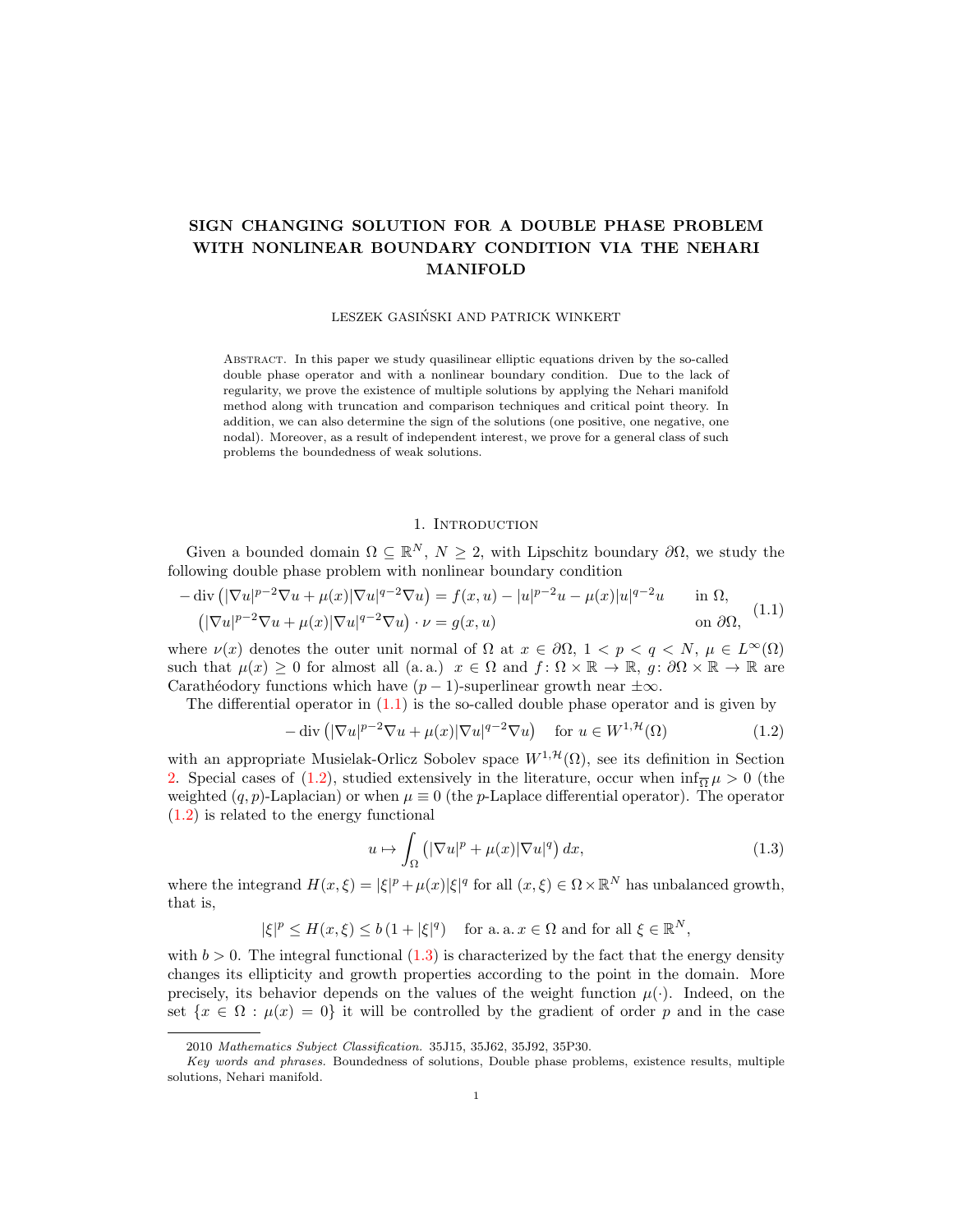${x \in \Omega : \mu(x) \neq 0}$  it is the gradient of order q. This is the reason why it is called double phase.

Originally, Zhikov [\[49\]](#page-22-0) was the first who studied so-called double phase functionals of the form [\(1.3\)](#page-0-2) in order to describe models of strongly anisotropic materials, see also Zhikov [\[50\]](#page-22-1), [\[51\]](#page-22-2) and the monograph of Zhikov-Kozlov-Oleinik [\[53\]](#page-22-3). Functionals like [\(1.3\)](#page-0-2) have been studied by several authors with respect to regularity and nonstandard growth. We refer to the works of Baroni-Colombo-Mingione [\[4\]](#page-21-0), [\[5\]](#page-21-1), [\[6\]](#page-21-2), Baroni-Kuusi-Mingione [\[7\]](#page-21-3), Cupini-Marcellini-Mascolo [\[16\]](#page-21-4), Colombo-Mingione [\[14\]](#page-21-5), [\[15\]](#page-21-6), Marcellini [\[27\]](#page-22-4), [\[28\]](#page-22-5), Ok [\[33\]](#page-22-6), [\[34\]](#page-22-7), Ragusa-Tachikawa [\[43\]](#page-22-8) and the references therein. We also mention the recent works of Beck-Mingione [\[8\]](#page-21-7), [\[9\]](#page-21-8) concerning nonuniformly elliptic variational problems.

In general, double phase differential operators and corresponding energy functionals given in  $(1.2)$  and  $(1.3)$ , respectively, appear in several physical applications. For example, in the elasticity theory, the modulating coefficient  $\mu(\cdot)$  dictates the geometry of composites made of two different materials with distinct power hardening exponents q and p, see Zhikov  $[52]$ . We also refer to other applications which can be found in the works of Bahrouni-Rădulescu-Repovš  $[2]$  on transonic flows, Benci-D'Avenia-Fortunato-Pisani  $[10]$  on quantum physics and Cherfils-Il'yasov  $[11]$  on reaction diffusion systems.

The aim of our paper is to prove multiplicity results for problems of the form  $(1.1)$ where the nonlinearities are supposed to be  $(p-1)$ -superlinear at  $\pm \infty$ . Due to the lack of regularity for problems [\(1.1\)](#page-0-0), several tools, which are usually applied in the theory of multiplicity results based on the regularity results of Lieberman [\[24\]](#page-22-10) and Pucci-Serrin [\[41\]](#page-22-11), cannot be used in our treatment. Instead we will make use of the so-called Nehari manifold which was first introduced by Nehari in the works [\[31\]](#page-22-12), [\[32\]](#page-22-13). This method developed into a very powerful tool in order to find solutions (especially, sign-changing solutions) via critical point theory. The idea in this method is the following: Let  $X$  be a real Banach space and let  $J \in C^1(X,\mathbb{R})$  be a functional. If  $u \neq 0$  is a critical point of J, then u belongs to the set

$$
\mathcal{N} = \Big\{ u \in X \setminus \{0\} \, : \, \langle J'(u), u \rangle = 0 \Big\},
$$

where  $\langle \cdot, \cdot \rangle$  is the duality paring between X and its dual space X<sup>∗</sup>. Therefore, N is an appropriate constraint for finding nontrivial critical points of J. Although  $\mathcal N$  may not be a manifold in general, it is called Nehari manifold. So, we are looking for nontrivial minimizers of the functional  $J$  in a subset of the whole space which contains the nontrivial critical points of J, namely N. We refer to the book chapter of Szulkin-Weth  $[44]$  which describes the method very well. Although there is no regularity theory for double phase problems, we are also going to prove a boundedness result for weak solutions of  $(1.1)$  by using Moser's iteration which can be seen as a starting point in order to obtain the smoothness of the solutions.

A pioneer work for multiplicity results with superlinear nonlinearities was published by Wang [\[45\]](#page-22-15) for semilinear Dirichlet problems driven by the Laplacian. Although double phase problems have been known for a while, existence results have only been obtained by few authors. Perera-Squassina  $[40]$  showed the existence of a solution of problem  $(1.1)$  with Dirichlet boundary condition by applying Morse theory where they used a cohomological local splitting to get an estimate of the critical groups at zero. The corresponding eigenvalue problem of the double phase operator with Dirichlet boundary condition has been studied by Colasuonno-Squassina [\[13\]](#page-21-12) who proved the existence and properties of related variational eigenvalues. By applying variational methods, Liu-Dai [\[26\]](#page-22-17) treated double phase problems and proved existence and multiplicity results, as well as sign-changing solutions. A similar treatment has been recently done by Gasiński-Papageorgiou  $[17,$  Proposition 3.4 via the Nehari manifold method for locally Lipschitz continuous right-hand sides. Furthermore, we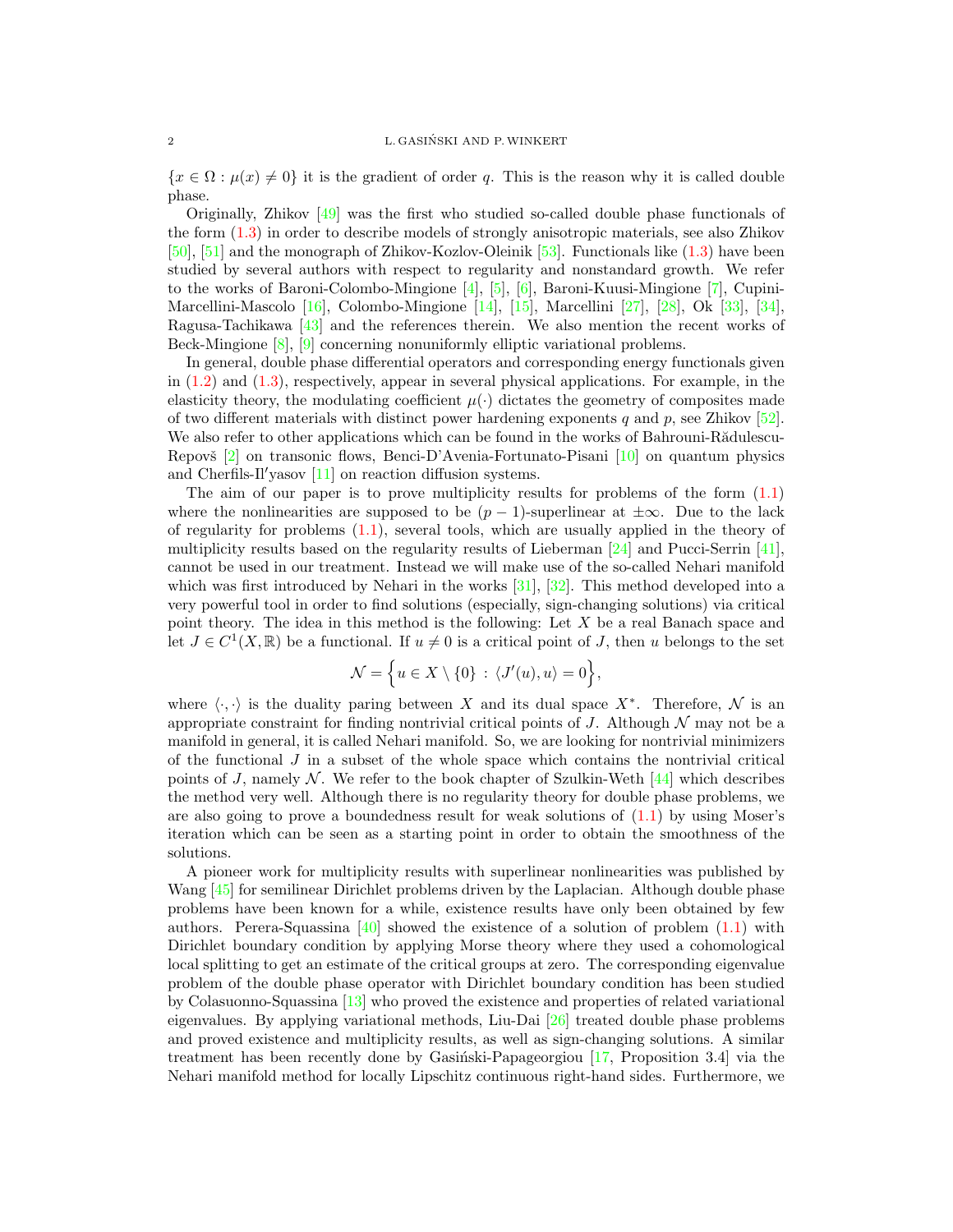refer to a recent work of the authors [\[21\]](#page-21-14) in which the existence of at least one solution for Dirichlet double phase problems with convection is shown by applying the surjectivity result for pseudomonotone operators. This can be realized by an easy condition on the convection term, in addition to the usual growth condition. For multiple constant sign solutions we refer to another work of the authors in  $[20]$ . To the best of our knowledge this is the first work dealing with a double phase phenomenon along with a nonlinear boundary condition.

Finally, we mention recent papers which are very close to our topic dealing with certain types of double phase problems. We refer to Bahrouni-R $\ddot{\text{add}}$ ulescu-Winkert [\[3\]](#page-21-16), Cencelj-Rădulescu-Repovš [\[12\]](#page-21-17), Marino-Winkert [\[29\]](#page-22-18), Papageorgiou-Rădulescu-Repovš [\[35\]](#page-22-19), [\[36\]](#page-22-20), [\[37\]](#page-22-21), Rădulescu  $[42]$ , Zhang-Rădulescu  $[48]$ , Zeng-Gasiński-Winkert-Bai [\[46\]](#page-22-24), [\[47\]](#page-22-25) and the references therein.

The paper is organized as follows. In Section [2](#page-2-0) we recall the definition of the Musielak-Orlicz space  $L^{\mathcal{H}}(\Omega)$  and its corresponding Musielak-Orlicz Sobolev space  $W^{1,\mathcal{H}}(\Omega)$  and we give some embedding results dealing with boundary Lebesgue spaces following the work of Colasuonno-Squassina [\[13\]](#page-21-12). In Section [3](#page-5-0) we present a boundedness result for a more general class of problems than  $(1.1)$  following the treatment of Marino-Winkert  $[30]$ , see Theorem [3.1.](#page-6-0) In Section [4](#page-6-1) we state the full assumptions on the data of problem [\(1.1\)](#page-0-0), give the definition of the weak solution and state and prove our existence result concerning constant sign solutions, see Proposition [4.5.](#page-14-0) Finally, in Section [5,](#page-14-1) we prove the existence of a signchanging solution by applying the Nehari manifold method described above and state our full multiplicity result, see Theorem [5.9.](#page-21-18)

### 2. Preliminaries

<span id="page-2-0"></span>In this section we give some definitions and results which will be needed later. We denote by  $L^r(\Omega)$  and  $L^r(\Omega;\mathbb{R}^N)$  the usual Lebesgue spaces endowed with the norm  $\|\cdot\|_r$ for  $1 \leq r < \infty$  and by  $W^{1,r}(\Omega)$  and  $W_0^{1,r}(\Omega)$  we identify the corresponding Sobolev spaces equipped with the norms  $\|\cdot\|_{1,r}$  and  $\|\cdot\|_{1,r,0}$ , respectively, for  $1 < r < \infty$ . From the Sobolev embedding theorem it is clear that we have the embedding

<span id="page-2-1"></span>
$$
W^{1,r}(\Omega) \to L^{\hat{r}}(\Omega),
$$

which is compact for any  $\hat{r} < r^*$  and continuous for  $\hat{r} = r^*$ , where  $r^*$  is the critical exponent of r defined by

$$
r^* = \begin{cases} \frac{Nr}{N-r} & \text{if } r < N, \\ \text{any } \ell \in (r, \infty) & \text{if } r \ge N. \end{cases} \tag{2.1}
$$

Furthermore, we consider the  $(N-1)$ -dimensional Hausdorff (surface) measure  $\sigma$  on the boundary  $\partial\Omega$  of  $\Omega$ . Based on this, we can introduce in the usual way the boundary Lebesgue space  $L^r(\partial\Omega)$  with norm  $\|\cdot\|_{r,\partial\Omega}$ . It is well-known that there exists a unique continuous linear operator  $\gamma: W^{1,r}(\Omega) \to L^{\tilde{r}}(\partial \Omega)$  with  $\tilde{r} \leq r_*$ , called trace map, such that

$$
\gamma(u) = u|_{\partial\Omega}
$$
 for all  $u \in W^{1,p}(\Omega) \cap C^0(\overline{\Omega})$ .

Here,  $r_*$  is the critical exponent of r on the boundary given by

<span id="page-2-2"></span>
$$
r_* = \begin{cases} \frac{(N-1)r}{N-r} & \text{if } r < N, \\ \text{any } \ell \in (r, \infty) & \text{if } r \ge N. \end{cases}
$$
 (2.2)

By the trace embedding theorem we know that  $\gamma$  is compact for any  $\tilde{r} < r_*$ . So, we understand all restrictions of Sobolev functions to  $\partial\Omega$  in the sense of traces. For simplification we will avoid the notation of the trace operator in this paper.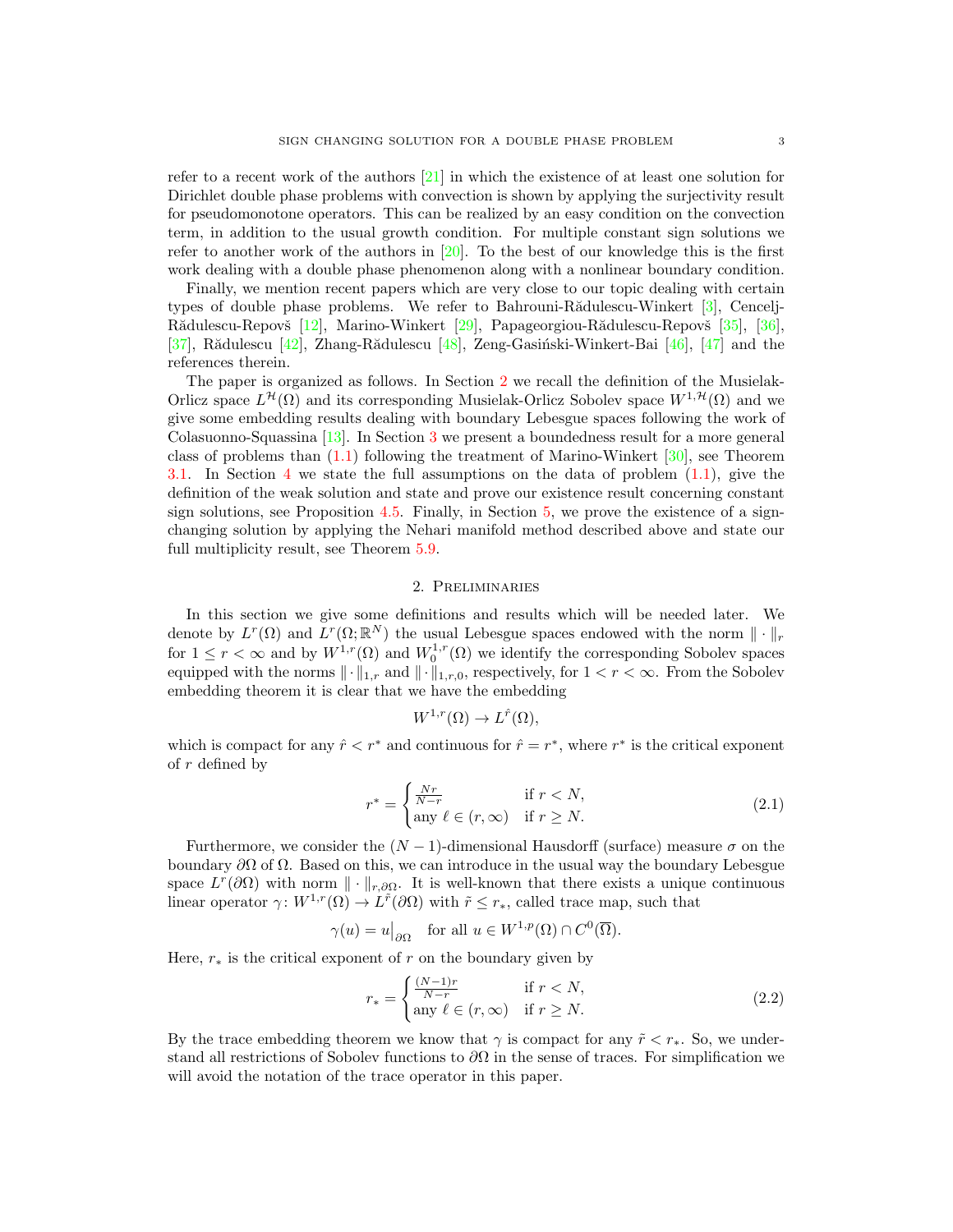#### 4 L. GASINSKI AND P.WINKERT ´

In the entire paper we assume that

$$
1 < p < q < N, \qquad \frac{Nq}{N+q-1} < p, \qquad \mu \in L^{\infty}(\Omega), \, \mu(x) \ge 0 \text{ for a. a. } x \in \Omega. \tag{2.3}
$$

**Remark 2.1.** Note that the second inequality in [\(2.3\)](#page-3-0) is equivalent to the inequality  $q < p_*$ and so  $q < p^*$  is true as well. Hence, we have the compactness of  $W^{1,\mathcal{H}}(\Omega)$  into suitable Lebesgue spaces defined on the domain and also on the boundary, see Proposition [2.2](#page-4-0) below. We point out that  $(2.3)$  is different from the usual conditions when dealing with Dirichlet double phase problems, see, for example,  $[20]$  and  $[21]$  of the authors. Indeed, in these papers it is supposed that

<span id="page-3-0"></span>
$$
1 < p < q < N, \qquad \frac{q}{p} < 1 + \frac{1}{N}, \qquad 0 \le \mu(\cdot) \in C^{0,1}(\overline{\Omega}).
$$
 (2.4)

Condition  $(2.4)$  was used for the first time by Baroni-Colombo-Mingione [\[4,](#page-21-0) see (1.8)] in order to obtain regularity results of local minimizers for double phase integrals, see also the related works  $[5]$  and  $[6]$  of the same authors and Colombo-Mingione  $[14]$ ,  $[15]$ . The meaning of  $(2.4)$  is twofold. On the one hand, from  $(2.4)$ , we know that smooth functions are dense in the Musielak-Orlicz Sobolev space  $W^{1,\mathcal{H}}(\Omega)$ , see, for example, Colasuonno-Squassina [\[13,](#page-21-12) Proposition 6.5] or Harjulehto-Hästö  $[22,$  Theorem 6.4.7 and Section 7.2]. On the other hand, [\(2.4\)](#page-3-1) is required to have an equivalent norm on the space  $W_0^{1,\mathcal{H}}(\Omega)$ , see Colasuonno-Squassina  $[13,$  Proposition 2.18(iv)]. Since we do not need both arguments in our work, we suppose the conditions stated in  $(2.3)$ . As far as we know there is no relationship between

<span id="page-3-1"></span>
$$
\frac{Nq}{N+q-1} < p \quad \text{and} \quad \frac{q}{p} < 1 + \frac{1}{N},
$$

only that both inequalities imply that  $q < p^*$ .

Now, let  $\mathcal{H} \colon \Omega \times [0, \infty) \to [0, \infty)$  be the function

<span id="page-3-2"></span>
$$
(x,t)\mapsto t^p+\mu(x)t^q.
$$

We set

$$
\rho_{\mathcal{H}}(u) := \int_{\Omega} \mathcal{H}(x, |u|) dx = \int_{\Omega} (|u|^p + \mu(x)|u|^q) dx.
$$
 (2.5)

Based on the definition of the modular function  $\rho_{\mathcal{H}}$  we are now in the position to introduce the so-called Musielak-Orlicz space  $L^{\mathcal{H}}(\Omega)$  which is defined by

$$
L^{\mathcal{H}}(\Omega) = \left\{ u \mid u \colon \Omega \to \mathbb{R} \text{ is measurable and } \rho_{\mathcal{H}}(u) < +\infty \right\}
$$

equipped with the Luxemburg norm

$$
||u||_{\mathcal{H}} = \inf \left\{ \tau > 0 : \rho_{\mathcal{H}}\left(\frac{u}{\tau}\right) \leq 1 \right\}.
$$

From Colasuonno-Squassina [\[13,](#page-21-12) Proposition 2.14] we know that the space  $L^{\mathcal{H}}(\Omega)$  is uniformly convex and so reflexive. Furthermore, we introduce the seminormed space

$$
L^q_\mu(\Omega) = \left\{ u \mid u \colon \Omega \to \mathbb{R} \text{ is measurable and } \int_{\Omega} \mu(x) |u|^q dx < +\infty \right\}
$$

endowed with the seminorm

$$
||u||_{q,\mu} = \left(\int_{\Omega} \mu(x)|u|^q dx\right)^{\frac{1}{q}}.
$$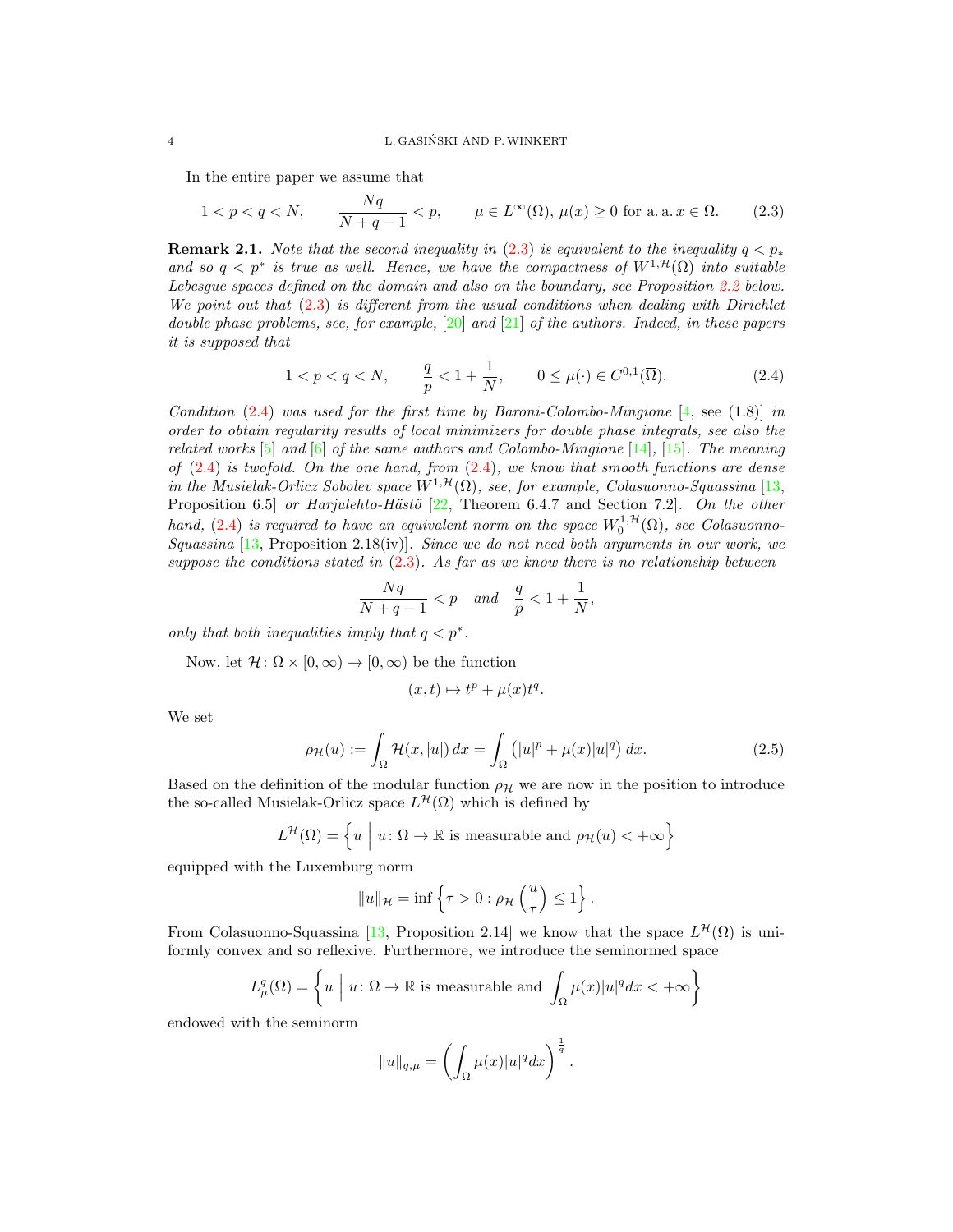In the same way we define the space  $L^q_\mu(\Omega;\mathbb{R}^N)$ . By  $W^{1,\mathcal{H}}(\Omega)$  we denote the corresponding Musielak-Orlicz Sobolev space which is defined by

$$
W^{1,\mathcal{H}}(\Omega) = \left\{ u \in L^{\mathcal{H}}(\Omega) : |\nabla u| \in L^{\mathcal{H}}(\Omega) \right\}
$$

equipped with the norm

<span id="page-4-2"></span>
$$
||u||_{1,\mathcal{H}} = ||\nabla u||_{\mathcal{H}} + ||u||_{\mathcal{H}},
$$

where  $\|\nabla u\|_{\mathcal{H}} = \|\nabla u\|_{\mathcal{H}}$ . Since  $W^{1,\mathcal{H}}(\Omega)$  is uniformly convex, see again Colasuonno-Squassina [\[13,](#page-21-12) Proposition 2.14], we know that it is a reflexive Banach space.

We have the following embedding results for the spaces  $L^{\mathcal{H}}(\Omega)$  and  $W^{1,\mathcal{H}}(\Omega)$ .

<span id="page-4-0"></span>Proposition 2.2. Let  $(2.3)$  be satisfied and let

$$
p^* := \frac{Np}{N-p} \quad and \quad p_* := \frac{(N-1)p}{N-p} \tag{2.6}
$$

be the critical exponents to p, see [\(2.1\)](#page-2-1) and [\(2.2\)](#page-2-2) for  $r = p$ . Then the following embeddings hold:

- (i)  $L^{\mathcal{H}}(\Omega) \hookrightarrow L^{r}(\Omega)$  and  $W^{1,\mathcal{H}}(\Omega) \hookrightarrow W^{1,r}(\Omega)$  are continuous for all  $r \in [1,p]$ ;
- (ii)  $W^{1,\mathcal{H}}(\Omega) \hookrightarrow L^r(\Omega)$  is continuous for all  $r \in [1,p^*];$
- (iii)  $W^{1,\mathcal{H}}(\Omega) \hookrightarrow L^r(\Omega)$  is compact for all  $r \in [1,p^*);$
- (iv)  $W^{1,\mathcal{H}}(\Omega) \hookrightarrow L^r(\partial \Omega)$  is continuous for all  $r \in [1,p_*];$
- (v)  $W^{1,\mathcal{H}}(\Omega) \hookrightarrow L^r(\partial \Omega)$  is compact for all  $r \in [1, p_*)$ ;
- (*vi*)  $L^{\mathcal{H}}(\Omega) \hookrightarrow L_{\mu}^{q}(\Omega)$  *is continuous*;
- (vii)  $L^q(\Omega) \hookrightarrow L^{\mathcal{H}}(\Omega)$  is continuous.

For the continuity of the embedding  $L^{\mathcal{H}}(\Omega) \hookrightarrow L^{r}(\Omega)$  we refer to Colasuonno-Squassina  $[13,$  Propositions 2.3 and 2.15] while (ii)–(v) follow from the classical Sobolev embedding theorem and the trace embedding result. The statements (vi) and (vii) can be also found in Colasuonno-Squassina [\[13,](#page-21-12) Propositions 2.15 (iv) and (v)].

The norm  $\|\cdot\|_{\mathcal{H}}$  and the modular function  $\rho_{\mathcal{H}}$  are related as follows, see Liu-Dai [\[26,](#page-22-17) Proposition 2.1].

<span id="page-4-4"></span>**Proposition 2.3.** Let [\(2.3\)](#page-3-0) be satisfied and let  $\rho_{\mathcal{H}}$  be defined by [\(2.5\)](#page-3-2).

- (i) If  $y \neq 0$ , then  $||y||_{\mathcal{H}} = \lambda$  if and only if  $\rho_{\mathcal{H}}(\frac{y}{\lambda}) = 1$ ;
- (ii)  $||y||_{\mathcal{H}} < 1$  (resp.  $> 1, = 1$ ) if and only if  $\rho_{\mathcal{H}}(y) < 1$  (resp.  $> 1, = 1$ );
- (iii) If  $||y||_{\mathcal{H}} < 1$ , then  $||y||_{\mathcal{H}}^q \leq \rho_{\mathcal{H}}(y) \leq ||y||_{\mathcal{H}}^p$ ;
- (*iv*) If  $||y||_{\mathcal{H}} > 1$ , then  $||y||_{\mathcal{H}}^{p} \leq \rho_{\mathcal{H}}(y) \leq ||y||_{\mathcal{H}}^{q}$ ;
- (v)  $||y||_{\mathcal{H}} \to 0$  if and only if  $\rho_{\mathcal{H}}(y) \to 0;$
- (vi)  $||y||_{\mathcal{H}} \rightarrow +\infty$  if and only if  $\rho_{\mathcal{H}}(y) \rightarrow +\infty$ .

For  $u\in W^{1,\mathcal{H}}(\Omega)$  let

<span id="page-4-1"></span>
$$
\hat{\rho}_{\mathcal{H}}(u) = \int_{\Omega} \left( |\nabla u|^p + \mu(x) |\nabla u|^q \right) dx + \int_{\Omega} \left( |u|^p + \mu(x) |u|^q \right) dx. \tag{2.7}
$$

Following the proof of Liu-Dai  $[26,$  Proposition 2.1 we have a similar result for the norm  $\|\cdot\|_{1,\mathcal{H}}$  and the modular function  $\rho_{\mathcal{H}}$ .

<span id="page-4-3"></span>**Proposition 2.4.** Let  $(2.3)$  be satisfied and let  $\rho_{\mathcal{H}}$  be defined by  $(2.7)$ .

- (i) If  $y \neq 0$ , then  $||y||_{1,\mathcal{H}} = \lambda$  if and only if  $\hat{\rho}_{\mathcal{H}}(\frac{y}{\lambda}) = 1$ ;
- (ii)  $||y||_{1,\mathcal{H}} < 1$  (resp.  $> 1, = 1$ ) if and only if  $\hat{\rho}_{\mathcal{H}}(y) < 1$  (resp.  $> 1, = 1$ );
- (iii) If  $||y||_{1,\mathcal{H}} < 1$ , then  $||y||_{1,\mathcal{H}}^q \le \hat{\rho}_{\mathcal{H}}(y) \le ||y||_{1,\mathcal{H}}^p$ ;
- (iv) If  $||y||_{1,\mathcal{H}} > 1$ , then  $||y||_{1,\mathcal{H}}^{\overline{p}} \leq \hat{\rho}_{\mathcal{H}}(y) \leq ||y||_{1,\mathcal{H}}^{\overline{q}}$ ;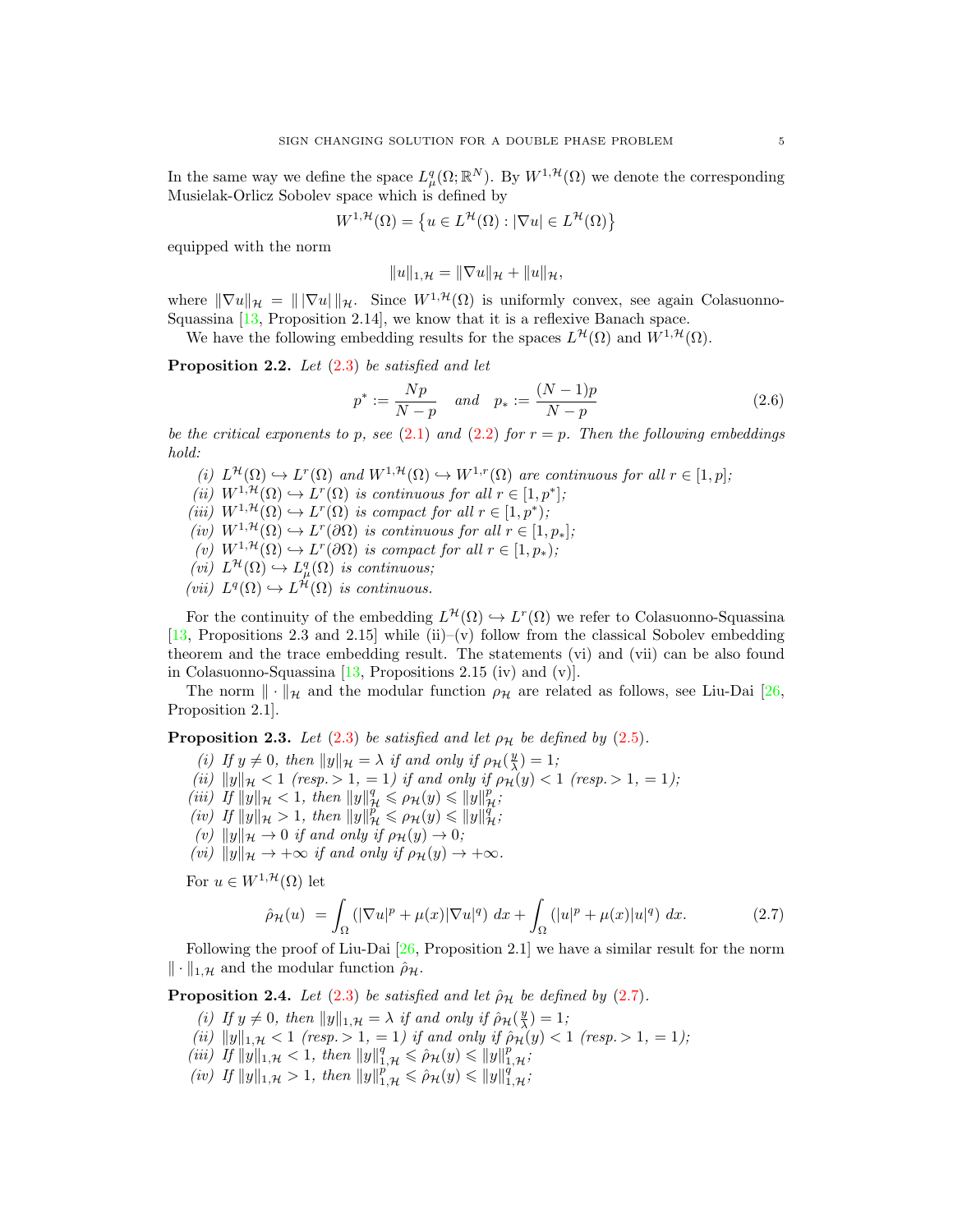- (v)  $||y||_{1,\mathcal{H}} \to 0$  if and only if  $\hat{\rho}_{\mathcal{H}}(y) \to 0$ ;
- (vi)  $||y||_{1,\mathcal{H}} \rightarrow +\infty$  if and only if  $\hat{\rho}_{\mathcal{H}}(y) \rightarrow +\infty$ .

We denote by  $\langle \cdot, \cdot \rangle_{\mathcal{H}}$  the duality pairing between  $W^{1,\mathcal{H}}(\Omega)$  and its dual space  $W^{1,\mathcal{H}}(\Omega)$ <sup>∗</sup> and consider the nonlinear operator  $A: W^{1, \mathcal{H}}(\Omega) \to W^{1, \mathcal{H}}(\Omega)^*$  which is defined by

$$
\langle A(u), \varphi \rangle_{\mathcal{H}} := \int_{\Omega} \left( |\nabla u|^{p-2} \nabla u + \mu(x) |\nabla u|^{q-2} \nabla u \right) \cdot \nabla \varphi \, dx \quad \text{for all } u, \varphi \in W^{1, \mathcal{H}}(\Omega). \tag{2.8}
$$

The properties of the operator  $A: W^{1, \mathcal{H}}(\Omega) \to W^{1, \mathcal{H}}(\Omega)^*$  are stated in the following proposition, see Liu-Dai [\[26\]](#page-22-17).

**Proposition 2.5.** The operator A defined by  $(2.8)$  is bounded (that is, it maps bounded sets to bounded sets), continuous, strictly monotone (hence maximal monotone) and it is of type  $(S)_+,$  that is,

$$
u_n \rightharpoonup u
$$
 in  $W^{1,\mathcal{H}}(\Omega)$  and  $\limsup_{n \to \infty} \langle A(u_n), u_n - u \rangle \leq 0$ ,

imply  $u_n \to u$  in  $W^{1, \mathcal{H}}(\Omega)$ .

For  $s \in \mathbb{R}$ , we set  $s^{\pm} = \max\{\pm s, 0\}$  and for  $u \in W^{1, \mathcal{H}}(\Omega)$  we define  $u^{\pm}(\cdot) = u(\cdot)^{\pm}$ . We have

$$
u^{\pm} \in W^{1,\mathcal{H}}(\Omega), \quad |u| = u^{+} + u^{-}, \quad u = u^{+} - u^{-}.
$$

If X is a Banach space and  $\varphi \in C^1(X, \mathbb{R})$ , then we define

<span id="page-5-1"></span>
$$
K_{\varphi} = \{ u \in X \, : \, \varphi'(u) = 0 \}
$$

being the critical set of  $\varphi$ . Furthermore, we say that  $\varphi$  satisfies the Cerami condition, if every sequence  $\{u_n\}_{n\geq 1}\subseteq X$  such that  $\{\varphi(u_n)\}_{n\geq 1}\subseteq \mathbb{R}$  is bounded and such that

 $(1 + ||u_n||_X) \varphi'(u_n) \to 0$  in  $X^*$  as  $n \to \infty$ ,

admits a strongly convergent subsequence.

This compactness-type condition on the functional  $\varphi$  leads to a deformation theorem from which one can derive the minimax theory for the critical values of  $\varphi$ . A central result of this theory is the so-called mountain pass theorem due to Ambrosetti-Rabinowitz [\[1\]](#page-21-20) which we recall next.

<span id="page-5-3"></span>**Theorem 2.6.** Let  $\varphi \in C^1(X)$  be a functional satisfying the C-condition and let  $u_1, u_2 \in C^1(X)$  $X, \|u_2 - u_1\|_X > \rho > 0,$ 

$$
\max{\{\varphi(u_1), \varphi(u_2)\}} < \inf{\{\varphi(u) : \|u - u_1\|_X = \rho\}} =: m_\rho
$$

and  $c = \inf_{\gamma \in \Gamma} \max_{0 \le t \le 1} \varphi(\gamma(t))$  with  $\Gamma = \{ \gamma \in C([0,1], X) : \gamma(0) = u_1, \gamma(1) = u_2 \}.$  Then  $c \geq m_o$  with c being a critical value of  $\varphi$ .

# 3. A priori estimates for double phase problems

<span id="page-5-0"></span>In this section we are going to prove the boundedness of weak solutions for double phase problems stated in a more general form than  $(1.1)$ . For example, we allow in this section a convection term, that is, the dependence on the right-hand side on the gradient of the solution. We point out that such a result is of independent interest and can be applied for several model problems of this type. We consider the problem

<span id="page-5-2"></span>
$$
-\operatorname{div}\left(|\nabla u|^{p-2}\nabla u + \mu(x)|\nabla u|^{q-2}\nabla u\right) = h_1(x, u, \nabla u) \quad \text{in } \Omega,
$$
  
\n
$$
\left(|\nabla u|^{p-2}\nabla u + \mu(x)|\nabla u|^{q-2}\nabla u\right) \cdot \nu = h_2(x, u) \quad \text{on } \partial\Omega,
$$
\n(3.1)

where we assume the following hypotheses on the data: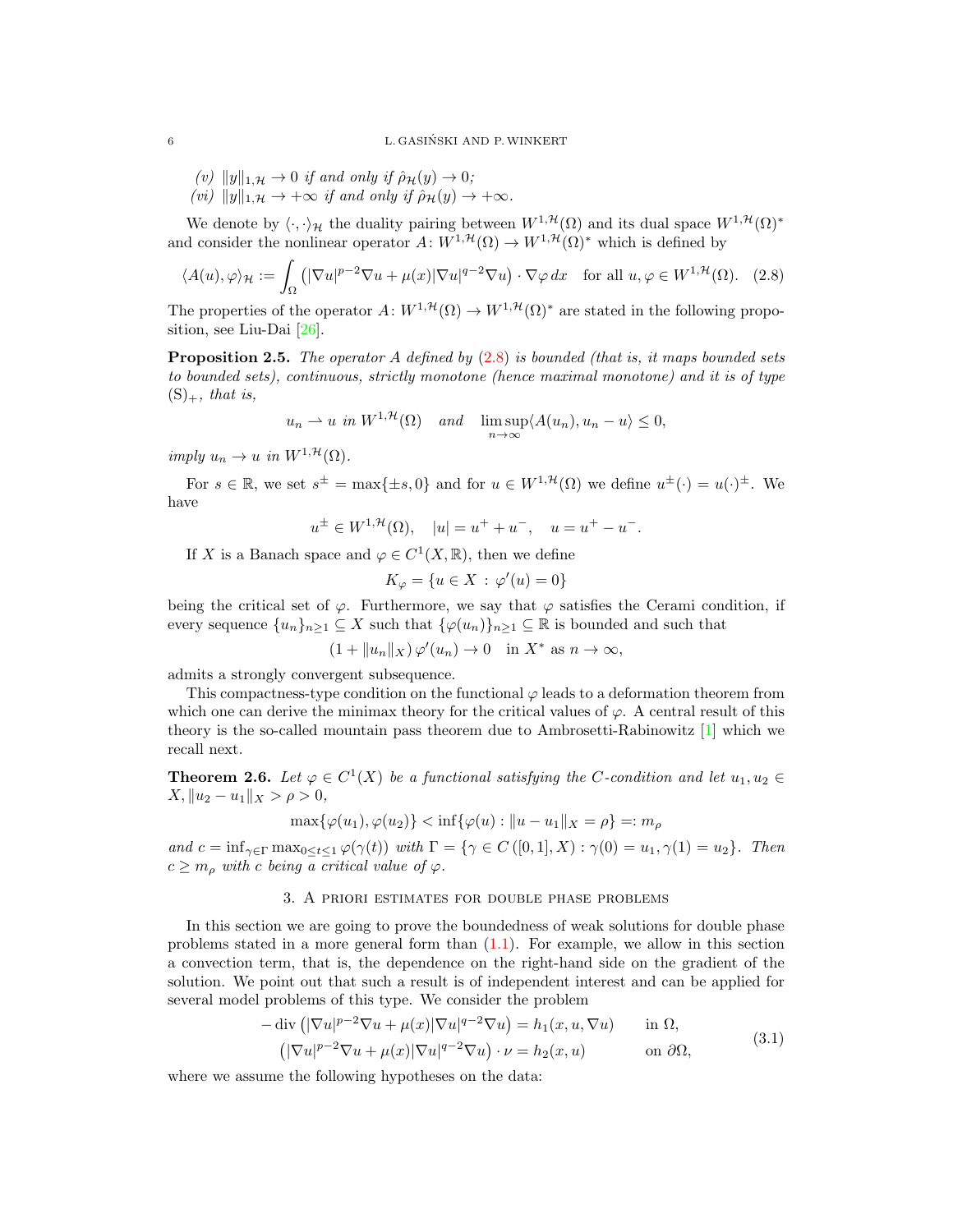$H(h_1, h_2)$   $h_1: \Omega \times \mathbb{R} \times \mathbb{R}^N \to \mathbb{R}$  and  $h_2: \partial \Omega \times \mathbb{R} \to \mathbb{R}$  are Carathéodory functions satisfying

$$
|h_1(x, s, \xi)| \le a_1 |\xi|^{p^{\frac{r_1 - 1}{r_1}}} + a_2 |s|^{r_1 - 1} + a_3 \quad \text{for a. a. } x \in \Omega,
$$
  

$$
|h_2(x, s)| \le a_4 |s|^{r_2 - 1} + a_5 \quad \text{for a. a. } x \in \partial\Omega,
$$

<span id="page-6-2"></span>for all  $s \in \mathbb{R}$  and for all  $\xi \in \mathbb{R}^N$  with positive constants  $a_i, i \in \{1, ..., 5\}$ , and  $q < r_1 \leq p^*$  as well as  $q < r_2 \leq p_*$ , where  $p^*$  and  $p_*$  are the critical exponents of  $p$  stated in  $(2.6)$ .

We call  $u \in W^{1, \mathcal{H}}(\Omega)$  a weak solution of problem  $(3.1)$  if

$$
\int_{\Omega} \left( |\nabla u|^{p-2} \nabla u + \mu(x) |\nabla u|^{q-2} \nabla u \right) \cdot \nabla v \, dx = \int_{\Omega} h_1(x, u, \nabla u) v \, dx + \int_{\partial \Omega} h_2(x, u) v \, d\sigma \quad (3.2)
$$

is satisfied for all test functions  $v \in W^{1, \mathcal{H}}(\Omega)$ .

Exploiting the recent result of Marino-Winkert [\[30\]](#page-22-26) we can prove the following result about the boundedness of weak solutions of  $(3.2)$ .

<span id="page-6-0"></span>**Theorem 3.1.** Let hypotheses [\(2.3\)](#page-3-0) and  $H(h_1, h_2)$  be satisfied and let  $u \in W^{1, \mathcal{H}}(\Omega)$  be a weak solution of problem  $(3.1)$ . Then,  $u \in L^{\infty}(\Omega)$ .

*Proof.* It is know that  $u = u^+ - u^-$ . Therefore, we can assume, without any loss of generality, that  $u \geq 0$ .

Let  $h > 0$  and define  $u_h := \min\{u, h\}$ . Choosing  $v = uu_h^{\kappa p}$  with  $\kappa > 0$  as test function in  $(3.2)$  we have

$$
\int_{\Omega} |\nabla u|^p u_h^{\kappa p} dx + \kappa p \int_{\Omega} |\nabla u|^{p-2} \nabla u \cdot \nabla u_h u_h^{\kappa p-1} u dx \n+ \int_{\Omega} \mu(x) |\nabla u|^q u_h^{\kappa p} dx + \kappa p \int_{\Omega} \mu(x) |\nabla u|^{q-2} \nabla u \cdot \nabla u_h u_h^{\kappa p-1} u dx
$$
\n(3.3)\n
$$
= \int_{\Omega} h_1(x, u, \nabla u) u u_h^{\kappa p} dx + \int_{\partial \Omega} h_2(x, u) u u_h^{\kappa p} d\sigma.
$$

Obviously, the third and the fourth integral on the left-hand side of [\(3.3\)](#page-6-3) are nonnegative. This gives

$$
\int_{\Omega} |\nabla u|^p u_h^{\kappa p} dx + \kappa p \int_{\Omega} |\nabla u|^{p-2} \nabla u \cdot \nabla u_h u_h^{\kappa p-1} u dx
$$
  
\n
$$
\leq \int_{\Omega} h_2(x, u, \nabla u) u u_h^{\kappa p} dx + u u_h^{\kappa p} + \int_{\partial \Omega} h_2(x, u) u u_h^{\kappa p} d\sigma.
$$

Since  $W^{1,\mathcal{H}}(\Omega) \subseteq W^{1,p}(\Omega)$  we can proceed exactly as in the proof of Theorem 3.1 of Marino-Winkert [\[30,](#page-22-26) starting with (3.2)] to obtain that  $u \in L^{\infty}(\Omega)$ .

### <span id="page-6-3"></span>4. Constant sign solutions

<span id="page-6-1"></span>In this section we are going to prove the existence of constant sign solutions of problem [\(1.1\)](#page-0-0). First, we state our assumptions.

- (H)  $f: \Omega \times \mathbb{R} \to \mathbb{R}$  and  $g: \partial \Omega \times \mathbb{R} \to \mathbb{R}$  are Carathéodory functions such that the following hold:
	- (i) There exist constants  $c_1, c_2 > 0$  such that

$$
|f(x,s)| \le c_1 \left(1 + |s|^{r_1 - 1}\right) \quad \text{for a. a. } x \in \Omega,
$$
  

$$
|g(x,s)| \le c_2 \left(1 + |s|^{r_2 - 1}\right) \quad \text{for a. a. } x \in \partial\Omega,
$$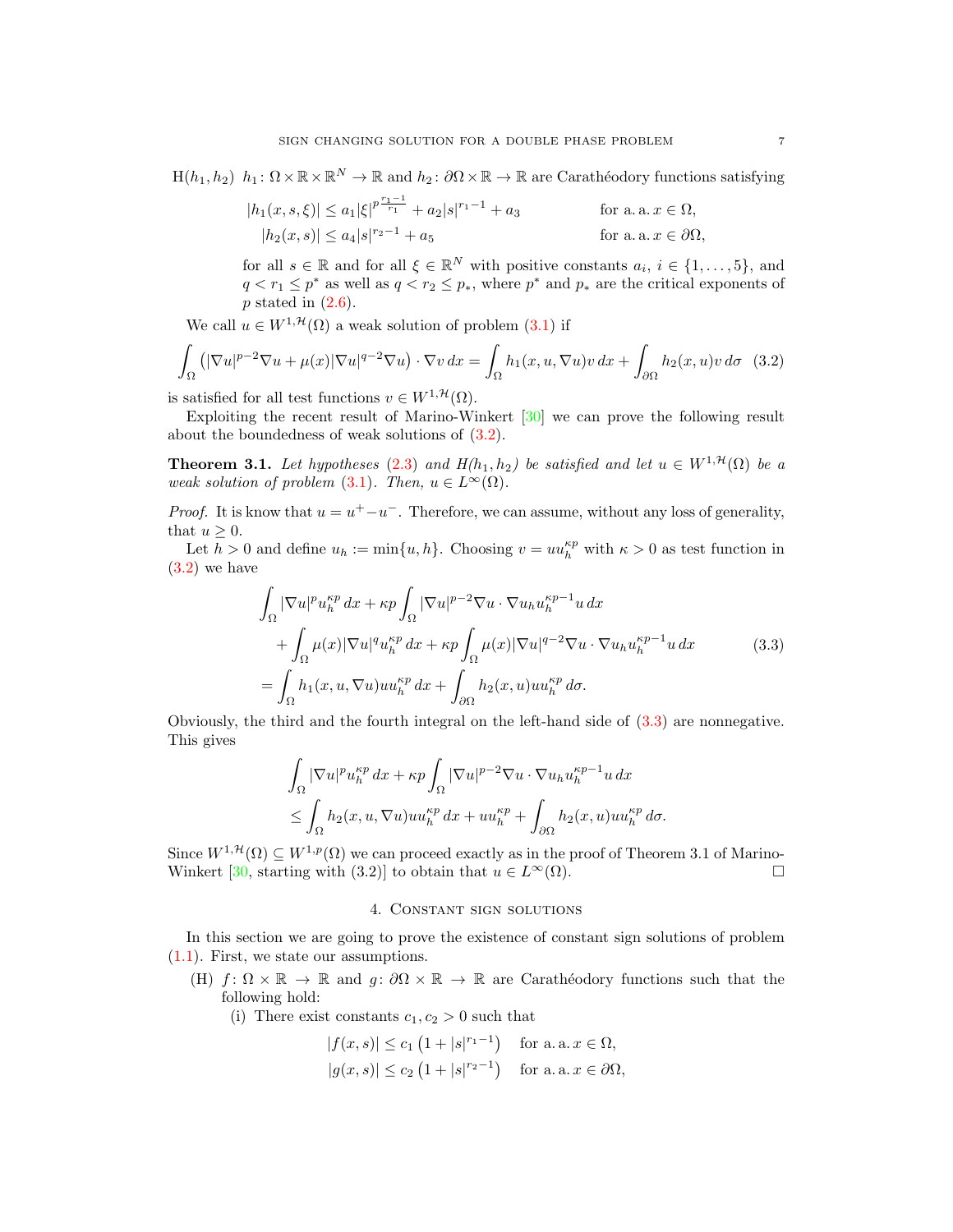for all  $s \in \mathbb{R}$ , where  $q \lt r_1 \lt p^*$  and  $q \lt r_2 \lt p_*$  with the critical exponents  $p^*$ and  $p_*$  given in  $(2.1)$  and  $(2.2)$ , respectively; (ii)

$$
\lim_{s \to \pm \infty} \frac{f(x, s)}{|s|^{q-2} s} = +\infty \quad \text{uniformly for a. a. } x \in \Omega;
$$
\n
$$
\lim_{s \to \pm \infty} \frac{g(x, s)}{|s|^{q-2} s} = +\infty \quad \text{uniformly for a. a. } x \in \partial \Omega;
$$

(iii)

$$
\lim_{s \to 0} \frac{f(x, s)}{|s|^{p-2}s} = 0 \quad \text{uniformly for a. a. } x \in \Omega;
$$
\n
$$
\lim_{s \to 0} \frac{g(x, s)}{|s|^{p-2}s} = 0 \quad \text{uniformly for a. a. } x \in \partial\Omega;
$$

(iv) The functions

$$
s\mapsto f(x,s)s-qF(x,s)\quad\text{and}\quad s\mapsto g(x,s)s-qG(x,s)
$$

are nondecreasing on  $\mathbb{R}_+$  and nonincreasing on  $\mathbb{R}_-$  for a. a.  $x \in \Omega$  and for a. a.  $x \in \partial\Omega$ , respectively, where

$$
F(x, s) = \int_0^s f(x, t) dt
$$
 and  $G(x, s) = \int_0^s g(x, t) dt$ ;

(v) The functions

$$
\frac{f(x,s)}{|s|^{q-1}} \quad \text{and} \quad \frac{g(x,s)}{|s|^{q-1}}
$$

are strictly increasing on  $(-\infty, 0)$  and on  $(0, +\infty)$  for a. a.  $x \in \Omega$  and for a. a.  $x \in \Omega$  $\partial Ω$ , respectively.

Note that the continuity of  $f(x, \cdot)$  and  $g(x, \cdot)$  along with (H)(iii) implies that

$$
f(x, 0) = 0
$$
 for a.a.  $x \in \Omega$  and  $g(x, 0) = 0$  for a.a.  $x \in \partial\Omega$ .

We say that  $u \in W^{1, \mathcal{H}}(\Omega)$  is a weak solution of problem  $(1.1)$  if it satisfies

$$
\int_{\Omega} \left( |\nabla u|^{p-2} \nabla u + \mu(x) |\nabla u|^{q-2} \nabla u \right) \cdot \nabla v \, dx + \int_{\Omega} \left( |u|^{p-2} u + \mu(x) |u|^{q-2} u \right) v \, dx
$$
  
= 
$$
\int_{\Omega} f(x, u)v \, dx + \int_{\partial \Omega} g(x, u)v \, d\sigma
$$

for all test functions  $v \in W^{1,\mathcal{H}}(\Omega)$ .

The energy functional  $\varphi: W^{1, \mathcal{H}}(\Omega) \to \mathbb{R}$  corresponding to problem [\(1.1\)](#page-0-0) is defined by

$$
\varphi(u) = \frac{1}{p} \|\nabla u\|_p^p + \frac{1}{q} \|\nabla u\|_{q,\mu}^q + \frac{1}{p} \|u\|_p^p + \frac{1}{q} \|u\|_{q,\mu}^q - \int_{\Omega} F(x, u) \, dx - \int_{\partial \Omega} G(x, u) \, d\sigma
$$

for all  $u \in W^{1, \mathcal{H}}(\Omega)$ . Note that  $\varphi \in C^1(W^{1, \mathcal{H}}(\Omega))$ , see Perera-Squassina [\[40,](#page-22-16) Proposition 2.1], and that any  $u \in K_{\varphi}$  is a solution of problem [\(1.1\)](#page-0-0).

First we want to produce two constant sign solutions. To this end, we consider the positive and negative truncations of the energy functional  $\varphi$ . So, we consider  $\varphi_{\pm} : W^{1,\mathcal{H}}(\Omega) \to \mathbb{R}$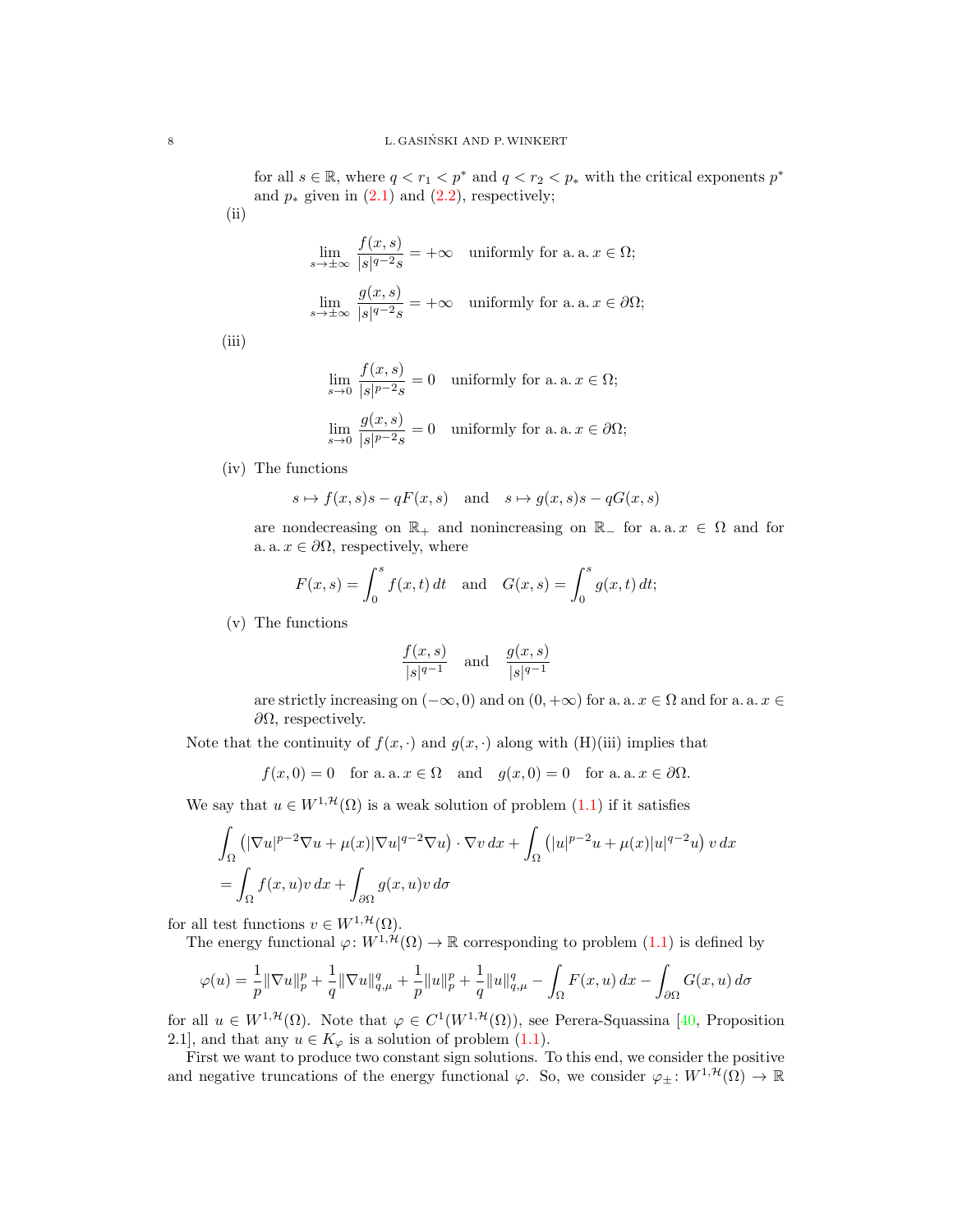defined by

$$
\varphi_{\pm}(u) = \frac{1}{p} \|\nabla u\|_{p}^{p} + \frac{1}{q} \|\nabla u\|_{q,\mu}^{q} + \frac{1}{p} \|u\|_{p}^{p} + \frac{1}{q} \|u\|_{q,\mu}^{q}
$$

$$
- \int_{\Omega} F(x, \pm u^{\pm}) dx - \int_{\partial \Omega} G(x, \pm u^{\pm}) d\sigma.
$$

<span id="page-8-7"></span>**Proposition 4.1.** Let hypotheses [\(2.3\)](#page-3-0) and (H) be satisfied. Then the functionals  $\varphi_{\pm}$  fulfill the Cerami condition.

*Proof.* We will show the proof only for  $\varphi_+$ , the proof for  $\varphi_-$  works in a similar way. Let  $\{u_n\}_{n\geq 1} \subseteq W^{1,\mathcal{H}}(\Omega)$  be a sequence such that

$$
|\varphi_{+}(u_{n})| \le M_{1} \quad \text{for some } M_{1} > 0 \text{ and for all } n \in \mathbb{N}
$$
 (4.1)

and

<span id="page-8-2"></span><span id="page-8-0"></span>
$$
(1 + \|u_n\|_{1,\mathcal{H}}) \varphi_+'(u_n) \to 0 \quad \text{in } W^{1,\mathcal{H}}(\Omega)^*.
$$
 (4.2)

Due to  $(4.2)$  we have

 $\overline{\phantom{a}}$  $\overline{\phantom{a}}$ I  $\mid$ 

$$
\int_{\Omega} |\nabla u_n|^{p-2} \nabla u_n \cdot \nabla v \, dx + \int_{\Omega} \mu(x) |\nabla u_n|^{q-2} \nabla u_n \cdot \nabla v \, dx \n+ \int_{\Omega} |u_n|^{p-2} u_n v \, dx + \int_{\Omega} \mu(x) |u_n|^{q-2} u_n v \, dx \n- \int_{\Omega} f(x, u_n^+) v \, dx - \int_{\partial \Omega} g(x, u_n^+) v \, d\sigma \leq \frac{\varepsilon_n ||v||_{1, \mathcal{H}}}{1 + ||u_n||_{1, \mathcal{H}}} \tag{4.3}
$$

for all  $v \in W^{1,\mathcal{H}}(\Omega)$  with  $\varepsilon_n \to 0^+$ . Taking  $v = -u_n^- \in W^{1,\mathcal{H}}(\Omega)$  in [\(4.3\)](#page-8-1) we obtain

$$
\left\| \nabla u_n^- \right\|_p^p + \left\| \nabla u_n^- \right\|_{q,\mu}^q + \left\| u_n^- \right\|_p^p + \left\| u_n^- \right\|_{q,\mu}^q \le \varepsilon_n \quad \text{for all } n \in \mathbb{N}.
$$

Then,  $\hat{\rho}_{\mathcal{H}}(u_n^-) \to 0$  as  $n \to \infty$ . Hence, by Proposition [2.4\(](#page-4-3)v) we have

<span id="page-8-1"></span>
$$
||u_n^-||_{1,\mathcal{H}} \to 0 \quad \text{as } n \to \infty.
$$

Thus

<span id="page-8-6"></span><span id="page-8-5"></span><span id="page-8-4"></span><span id="page-8-3"></span>
$$
u_n^- \to 0 \quad \text{in } W^{1, \mathcal{H}}(\Omega). \tag{4.4}
$$

Using  $(4.1)$  and  $(4.4)$  we get

$$
\frac{q}{p} \left\| \nabla u_n^+ \right\|_p^p + \left\| \nabla u_n^+ \right\|_{q,\mu}^q + \frac{q}{p} \left\| u_n^+ \right\|_p^p + \left\| u_n^+ \right\|_{q,\mu}^q \n- \int_{\Omega} q F \left( x, u_n^+ \right) dx - \int_{\partial \Omega} q G \left( x, u_n^+ \right) d\sigma \le M_2 \quad \text{for all } n \in \mathbb{N}
$$
\n(4.5)

for some  $M_2 > 0$ . We choose  $v = u_n^+ \in W^{1, \mathcal{H}}(\Omega)$  in  $(4.3)$  and obtain

$$
-\|\nabla u_n^+\|_p^p - \|\nabla u_n^+\|_{q,\mu}^q - \|u_n^+\|_p^p - \|u_n^+\|_{q,\mu}^q + \int_{\Omega} f(x, u_n^+) u_n^+ dx + \int_{\partial\Omega} g(x, u_n^+) u_n^+ d\sigma \leq \varepsilon_n \quad \text{for all } n \in \mathbb{N}.
$$
 (4.6)

Now we add  $(4.5)$  and  $(4.6)$  to get

$$
\left(\frac{q}{p}-1\right) \left\|\nabla u_n^+\right\|_p^p + \left(\frac{q}{p}-1\right) \left\|u_n^+\right\|_p^p + \int_{\Omega} \left(f\left(x, u_n^+\right)u_n^+ - qF\left(x, u_n^+\right)\right) dx \n+ \int_{\partial\Omega} \left(g\left(x, u_n^+\right)u_n^+ - qG\left(x, u_n^+\right)\right) d\sigma \le M_3 \quad \text{for all } n \in \mathbb{N}.
$$
\n(4.7)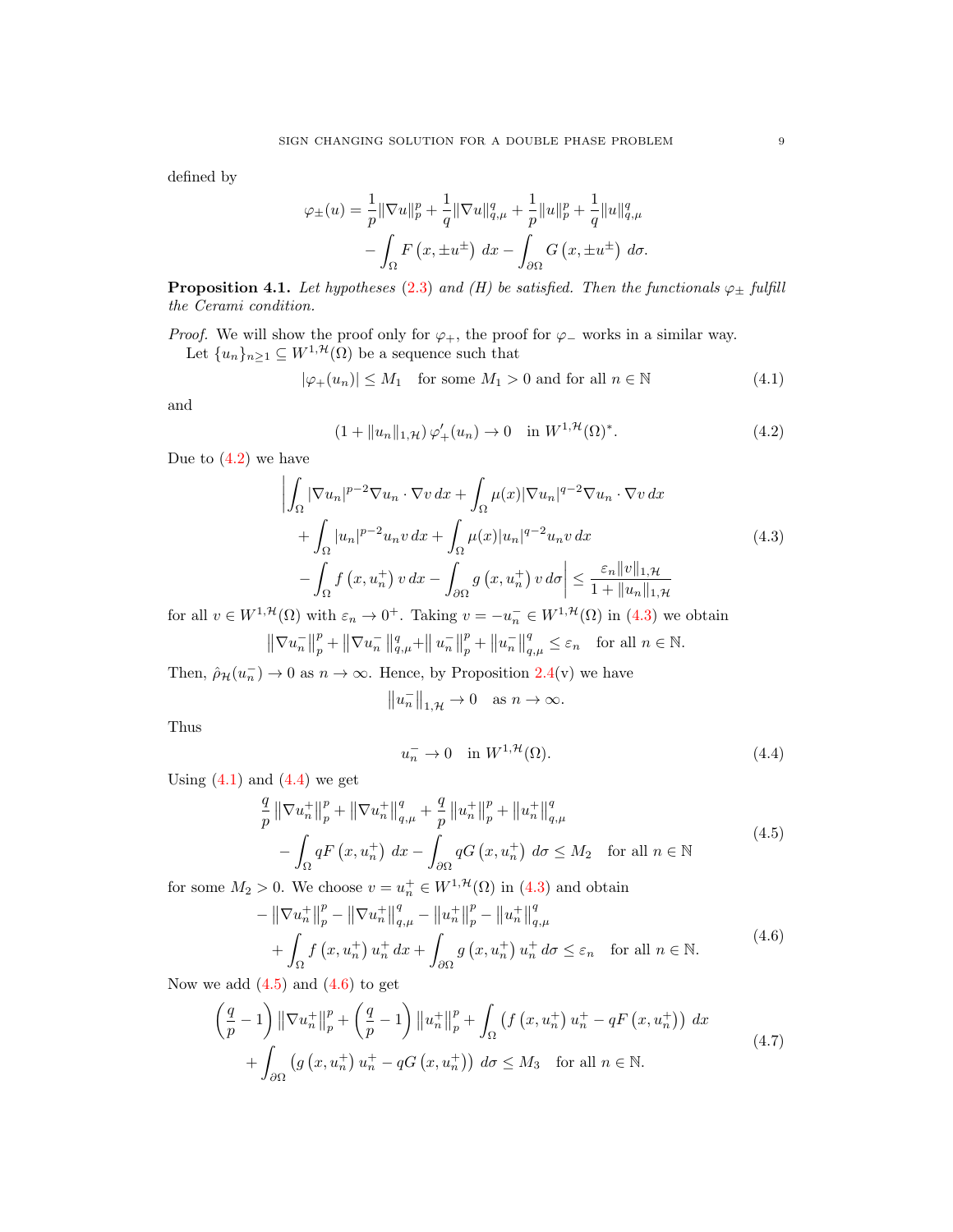**Claim:** The sequence  $\{u_n^+\}_{n\geq 1} \subseteq W^{1,\mathcal{H}}(\Omega)$  is bounded.

Arguing indirectly, we suppose, by passing to a subsequence if necessary, that

<span id="page-9-3"></span><span id="page-9-0"></span>
$$
||u_n^+||_{1,\mathcal{H}} \to +\infty \quad \text{as } n \to +\infty. \tag{4.8}
$$

Defining  $y_n = \frac{u_n^+}{\|u_n^+\|_{1,\mathcal{H}}}$  for  $n \in \mathbb{N}$  we see that  $\|y_n\|_{1,\mathcal{H}} = 1$  and  $y_n \ge 0$  for all  $n \in \mathbb{N}$ . Thus, we may assume that

 $y_n \rightharpoonup y$  in  $W^{1,\mathcal{H}}(\Omega)$  and  $y_n \to y$  in  $L^{r_1}(\Omega)$  and  $L^{r_2}(\partial\Omega)$ ,  $y \ge 0$ , (4.9)

see Proposition  $2.2(iii)$  $2.2(iii)$ , (v).

Case 1:  $y \neq 0$ .

Let

$$
\Omega_+ = \{x \in \Omega : y(x) > 0\} \text{ and } \Gamma_+ = \{x \in \partial\Omega : y(x) > 0\}.
$$

Of course,  $|\Omega_+|_N > 0$ . Then, because of [\(4.9\)](#page-9-0) we have

$$
u_n^+(x) \to +\infty
$$
 for a.a.  $x \in \Omega_+$ 

and hence, due to  $(H)(ii)$ ,

$$
\frac{F(x, u_n^+(x))}{u_n^+(x)^q} \to +\infty \quad \text{for a. a. } x \in \Omega_+.
$$
 (4.10)

Applying  $(4.10)$ , hypothesis  $(H)(ii)$  and Fatou's Lemma gives

<span id="page-9-4"></span><span id="page-9-2"></span><span id="page-9-1"></span>
$$
\int_{\Omega_+} \frac{F(x, u_n^+)}{\|u_n^+\|_{1,\mathcal{H}}^q} dx \to +\infty.
$$
\n(4.11)

Furthermore, by  $(H)(i)$  and  $(ii)$  we have

$$
F(x,s) \ge -M_4 \quad \text{for a. a. } x \in \Omega, \text{ for all } s \in \mathbb{R},\tag{4.12}
$$

and for some  $M_4 > 0$ . From  $(4.12)$  it follows

$$
\int_{\Omega} \frac{F(x, u_n^+)}{\|u_n^+\|_{1,\mathcal{H}}^q} dx = \int_{\Omega_+} \frac{F(x, u_n^+)}{\|u_n^+\|_{1,\mathcal{H}}^q} dx + \int_{\Omega \setminus \Omega_+} \frac{F(x, u_n^+)}{\|u_n^+\|_{1,\mathcal{H}}^q} dx
$$

$$
\geq \int_{\Omega_+} \frac{F(x, u_n^+)}{\|u_n^+\|_{1,\mathcal{H}}^q} dx - \frac{M_4}{\|u_n^+\|_{1,\mathcal{H}}^q} |\Omega|_N.
$$

Therefore, due to  $(4.8)$  and  $(4.11)$ , we have

<span id="page-9-5"></span>
$$
\int_{\Omega} \frac{F(x, u_n^+)}{\|u_n^+\|_{1,\mathcal{H}}^q} dx \to +\infty. \tag{4.13}
$$

If the Hausdorff surface measure of  $\Gamma_{+}$  is positive, we can prove in a similar way that

<span id="page-9-6"></span>
$$
\int_{\partial\Omega} \frac{G(x, u_n^+)}{\|u_n^+\|_{1,\mathcal{H}}^q} \, d\sigma \to +\infty,\tag{4.14}
$$

or otherwise

<span id="page-9-7"></span>
$$
\int_{\partial\Omega} \frac{G(x, u_n^+)}{\|u_n^+\|_{1,\mathcal{H}}^q} d\sigma = 0.
$$
\n(4.15)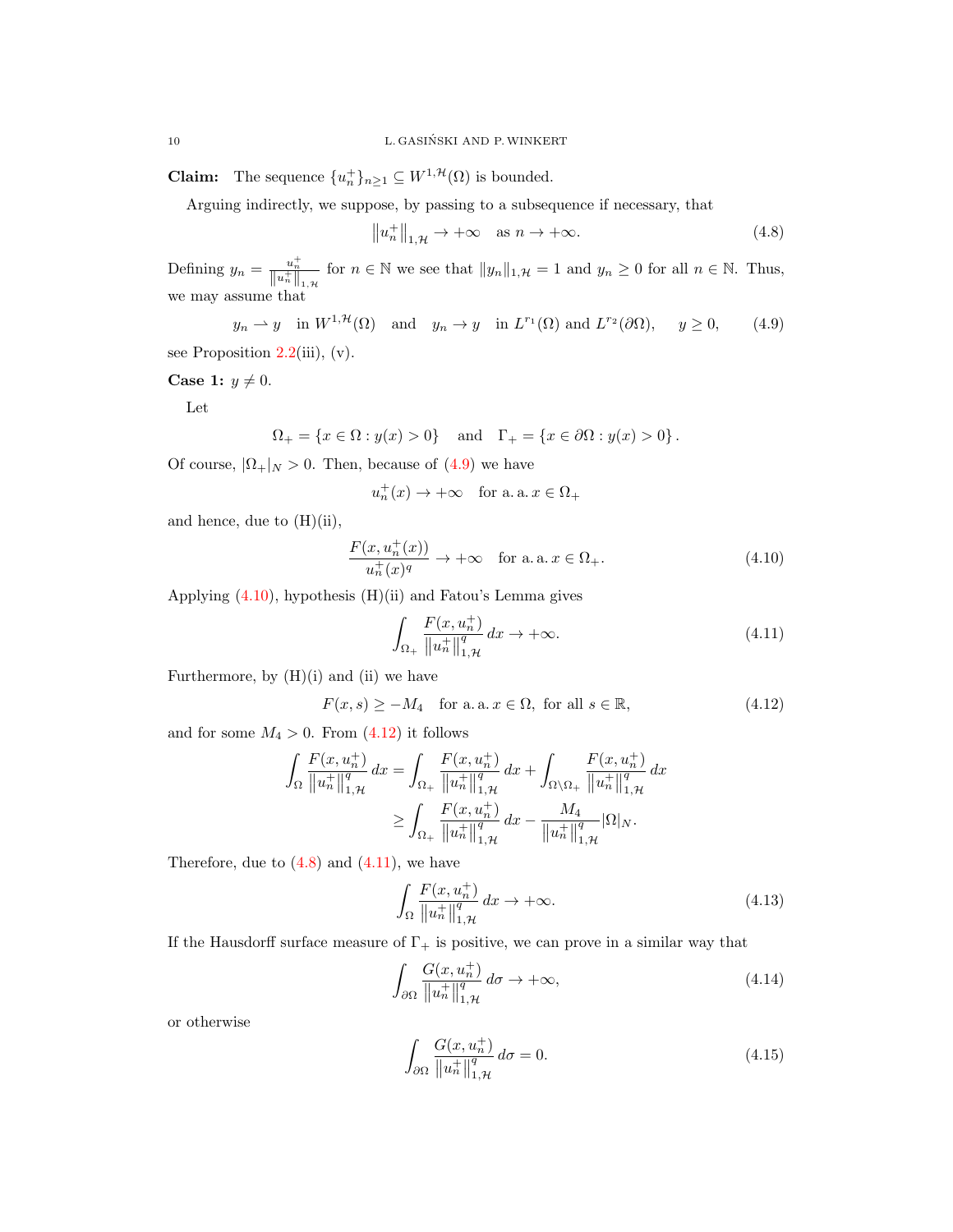Thus, we obtain from  $(4.13)$ ,  $(4.14)$  and  $(4.15)$  that

<span id="page-10-0"></span>
$$
\int_{\Omega} \frac{F(x, u_n^+)}{\|u_n^+\|_{1,\mathcal{H}}^q} dx + \int_{\partial \Omega} \frac{G(x, u_n^+)}{\|u_n^+\|_{1,\mathcal{H}}^q} d\sigma \to +\infty.
$$
 (4.16)

On the other side we obtain from  $(4.1)$  and  $(4.4)$  that

$$
\int_{\Omega} \frac{F(x, u_n^{+})}{\|u_n^{+}\|_{1,\mathcal{H}}^q} dx + \int_{\partial\Omega} \frac{G(x, u_n^{+})}{\|u_n^{+}\|_{1,\mathcal{H}}^q} d\sigma
$$
\n
$$
\leq \frac{1}{\|u_n^{+}\|_{1,\mathcal{H}}^{q-p}} \|\nabla y_n\|_p^p + \frac{1}{q} \|\nabla y_n\|_{q,\mu}^q + \frac{1}{\|u_n^{+}\|_{1,\mathcal{H}}^{q-p}} \|y_n\|_p^p + \frac{1}{q} \|y_n\|_{q,\mu}^q + M_5
$$

for all  $n \in \mathbb{N}$  and for some  $M_5 > 0$ . This shows, because of  $p < q$ , [\(4.8\)](#page-9-3) and  $||y_n||_{1,\mathcal{H}} = 1$  for all  $n \in \mathbb{N}$ , that

$$
\int_{\Omega} \frac{F(x, u_n^+)}{\|u_n^+\|_{1,\mathcal{H}}^q} dx + \int_{\partial\Omega} \frac{G(x, u_n^+)}{\|u_n^+\|_{1,\mathcal{H}}^q} d\sigma \le M_6 \quad \text{for all } n \in \mathbb{N},
$$

for some  $M_6 > 0$ , which is a contradiction to [\(4.16\)](#page-10-0).

# Case 2:  $y \equiv 0$ .

Let  $k\geq 1$  and put

<span id="page-10-4"></span><span id="page-10-1"></span>
$$
v_n = (qk)^{\frac{1}{q}} y_n \quad \text{for all } n \in \mathbb{N}.
$$

By the definition of  $y_n$  we have

$$
v_n \rightharpoonup 0 \quad \text{in } W^{1, \mathcal{H}}(\Omega) \quad \text{and} \quad v_n \to 0 \quad \text{in } L^{r_1}(\Omega) \text{ and } L^{r_2}(\partial \Omega). \tag{4.17}
$$

From [\(4.17\)](#page-10-1) it follows that

$$
\int_{\Omega} F(x, v_n) dx \to 0 \quad \text{and} \quad \int_{\partial \Omega} G(x, v_n) d\sigma \to 0.
$$
\n(4.18)

Recall that the energy functional  $\varphi: W^{1, \mathcal{H}}(\Omega) \to \mathbb{R}$  of problem  $(1.1)$  is defined by

$$
\varphi(u) = \frac{1}{p} \|\nabla u\|_p^p + \frac{1}{q} \|\nabla u\|_{q,\mu}^q + \frac{1}{p} \|u\|_p^p + \frac{1}{q} \|u\|_{q,\mu}^q - \int_{\Omega} F(x, u) \, dx - \int_{\partial \Omega} G(x, u) \, d\sigma.
$$

We have

$$
\varphi(u) \le \varphi_+(u) \quad \text{for all } u \in W^{1, \mathcal{H}}(\Omega) \text{ with } u \ge 0. \tag{4.19}
$$

We choose  $t_n \in [0,1]$  such that

<span id="page-10-5"></span>
$$
\varphi(t_n u_n^+) = \max\left\{\varphi\left(t u_n^+\right) : 0 \le t \le 1\right\}.
$$
\n(4.20)

Since  $||u_n^+||_{1,\mathcal{H}} \to +\infty$  there exists  $n_0 \in \mathbb{N}$  such that

<span id="page-10-3"></span><span id="page-10-2"></span>
$$
0 < \frac{(qk)^{\frac{1}{q}}}{\|u_n^+\|_{1,\mathcal{H}}} \le 1 \quad \text{for all } n \ge n_0. \tag{4.21}
$$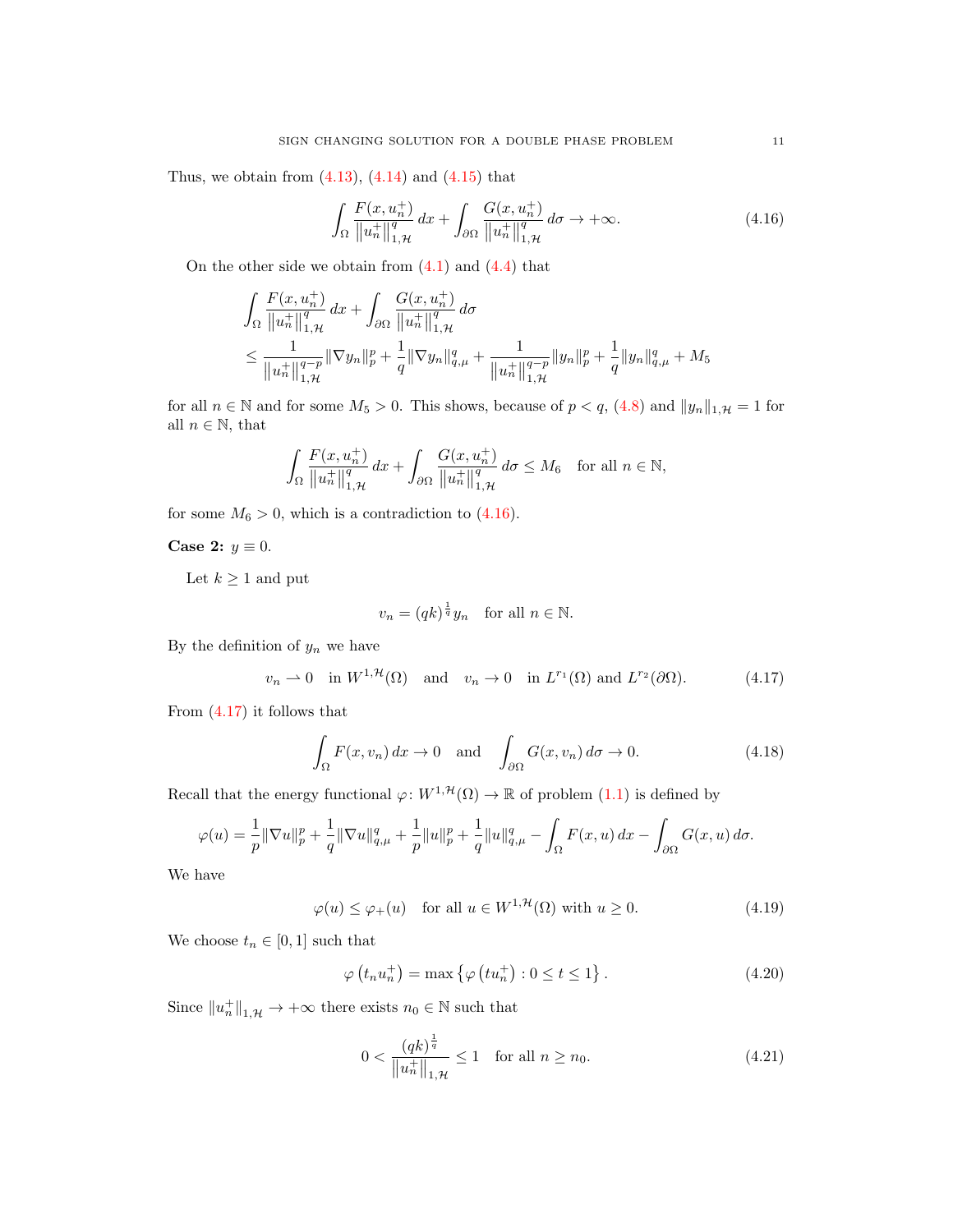Applying  $(4.20)$ ,  $(4.21)$ , Proposition [2.4\(](#page-4-3)ii) and [4.18](#page-10-4) we obtain

$$
\varphi(t_{n}u_{n}^{+}) \geq \varphi(v_{n})
$$
\n
$$
= \frac{1}{p}q^{\frac{p}{q}}k^{\frac{p}{q}}\|\nabla y_{n}\|_{p}^{p} + k\|\nabla y_{n}\|_{q,\mu}^{q} + \frac{1}{p}q^{\frac{p}{q}}k^{\frac{p}{q}}\|y_{n}\|_{p}^{p} + k\|y_{n}\|_{q,\mu}^{q}
$$
\n
$$
- \int_{\Omega} F(x,v_{n}) dx - \int_{\partial\Omega} G(x,v_{n}) d\sigma
$$
\n
$$
\geq \min\left\{\frac{1}{p}q^{\frac{p}{q}},1\right\}k^{\frac{p}{q}}\left[\|\nabla y_{n}\|_{p}^{p} + \|\nabla y_{n}\|_{q,\mu}^{q} + \|y_{n}\|_{p}^{p} + \|y_{n}\|_{q,\mu}^{q}\right]
$$
\n
$$
- \int_{\Omega} F(x,v_{n}) dx - \int_{\partial\Omega} G(x,v_{n}) d\sigma
$$
\n
$$
= \min\left\{\frac{1}{p}q^{\frac{p}{q}},1\right\}k^{\frac{p}{q}}\hat{\rho}_{\mathcal{H}}(u) - \int_{\Omega} F(x,v_{n}) dx - \int_{\partial\Omega} G(x,v_{n}) d\sigma
$$
\n
$$
\geq \min\left\{\frac{1}{p}q^{\frac{p}{q}},1\right\}k^{\frac{p}{q}} - M_{7} \quad \text{for all } n \geq n_{1},
$$

for some  $n_1 \geq n_0$ . Since  $k \geq 1$  is arbitrary, we conclude that

$$
\varphi(t_n u_n^+) \to +\infty \quad \text{as } n \to \infty. \tag{4.22}
$$

From  $(4.1)$ ,  $(4.4)$  and  $(4.19)$  we obtain

$$
\varphi(0) = 0 \quad \text{and} \quad \varphi(u_n^+) \le M_8 \quad \text{for all } n \in \mathbb{N}, \tag{4.23}
$$

for some  $M_8 > 0$ . Combining [\(4.22\)](#page-11-0) and [\(4.23\)](#page-11-1) gives

<span id="page-11-3"></span><span id="page-11-2"></span><span id="page-11-1"></span><span id="page-11-0"></span>
$$
t_n \in (0,1) \quad \text{for all } n \ge n_2,\tag{4.24}
$$

for some  $n_2 \geq n_1$ . By the chain rule, [\(4.24\)](#page-11-2) and [\(4.20\)](#page-10-2) imply that

$$
0 = \frac{d}{dt} \varphi \left( t u_n^+ \right) \Big|_{t = t_n} = \left\langle \varphi' \left( t_n u_n^+ \right), u_n^+ \right\rangle \quad \text{for all } n \ge n_2.
$$

This means

$$
\|\nabla (t_n u_n^+) \|_p^p + \|\nabla (t_n u_n^+) \|_{q,\mu}^q + \|t_n u_n^+ \|_p^p + \|t_n u_n^+ \|_{q,\mu}^q
$$
  
= 
$$
\int_{\Omega} f(x, t_n u_n^+) t_n u_n^+ dx + \int_{\partial \Omega} g(x, t_n u_n^+) t_n u_n^+ d\sigma
$$
 (4.25)

for all  $n \geq n_2$ . By hypothesis (H)(iv) and [\(4.7\)](#page-8-6) we obtain

$$
\left(\frac{q}{p}-1\right) \|\nabla \left(t_{n} u_{n}^{+}\right)\|_{p}^{p} + \left(\frac{q}{p}-1\right) \left\|t_{n} u_{n}^{+}\right\|_{p}^{p} \n+ \int_{\Omega} \left(f\left(x, t_{n} u_{n}^{+}\right) t_{n} u_{n}^{+} - qF\left(x, t_{n} u_{n}^{+}\right)\right) dx + \int_{\partial\Omega} \left(g\left(x, t_{n} u_{n}^{+}\right) t_{n} u_{n}^{+} - qG\left(x, t_{n} u_{n}^{+}\right)\right) d\sigma \n\leq \left(\frac{q}{p}-1\right) \|\nabla \left(t_{n} u_{n}^{+}\right)\|_{p}^{p} + \left(\frac{q}{p}-1\right) \left\|t_{n} u_{n}^{+}\right\|_{p}^{p} \n+ \int_{\Omega} \left(f\left(x, u_{n}^{+}\right) u_{n}^{+} - qF\left(x, u_{n}^{+}\right)\right) dx + \int_{\partial\Omega} \left(g\left(x, u_{n}^{+}\right) u_{n}^{+} - qG\left(x, u_{n}^{+}\right)\right) d\sigma \n\leq \left(\frac{q}{p}-1\right) \|\nabla u_{n}^{+}\|_{p}^{p} + \left(\frac{q}{p}-1\right) \left\|u_{n}^{+}\right\|_{p}^{p} \n+ \int_{\Omega} \left(f\left(x, u_{n}^{+}\right) u_{n}^{+} - qF\left(x, u_{n}^{+}\right)\right) dx + \int_{\partial\Omega} \left(g\left(x, u_{n}^{+}\right) u_{n}^{+} - qG\left(x, u_{n}^{+}\right)\right) d\sigma \n\leq M_{3}
$$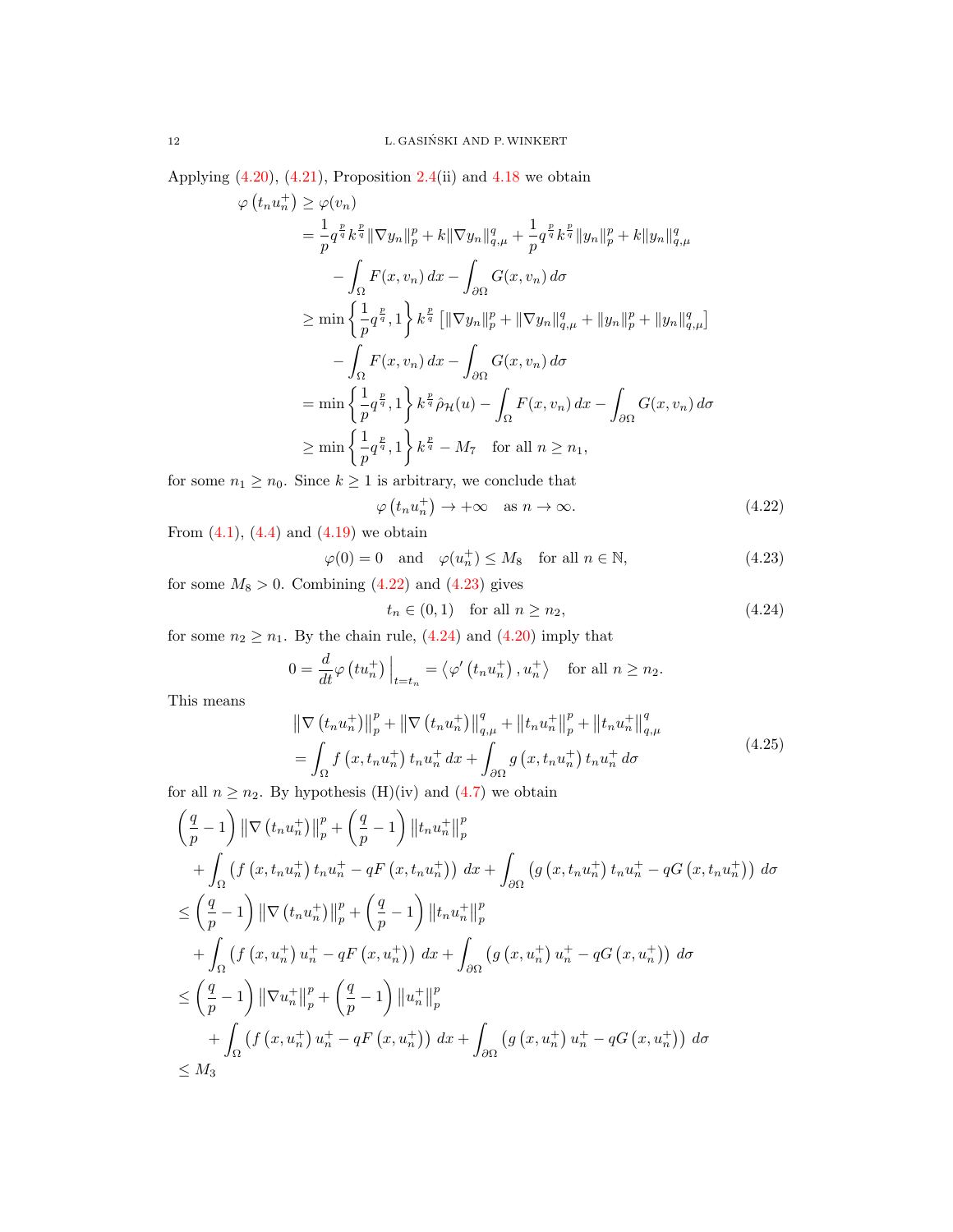for all  $n \geq n_3$ . This gives

<span id="page-12-0"></span>
$$
\left(\frac{q}{p}-1\right) \|\nabla \left(t_n u_n^+\right)\|_p^p + \left(\frac{q}{p}-1\right) \left\|t_n u_n^+\right\|_p^p
$$
  
+ 
$$
\int_{\Omega} f\left(x, t_n u_n^+\right) t_n u_n^+ dx + \int_{\partial \Omega} g\left(x, t_n u_n^+\right) t_n u_n^+ d\sigma
$$
  

$$
\leq \int_{\Omega} qF\left(x, t_n u_n^+\right) dx + \int_{\partial \Omega} qG\left(x, t_n u_n^+\right) d\sigma + M_3.
$$
\n(4.26)

Combining  $(4.25)$  and  $(4.26)$  leads to

$$
\frac{q}{p} \left\| \nabla \left( t_n u_n^+ \right) \right\|_p^p + \left\| \nabla \left( t_n u_n^+ \right) \right\|_{q,\mu}^q + \frac{q}{p} \left\| t_n u_n^+ \right\|_p^p + \left\| t_n u_n^+ \right\|_{q,\mu}^q
$$

$$
- \int_{\Omega} q F \left( x, t_n u_n^+ \right) dx - \int_{\partial \Omega} q G \left( x, t_n u_n^+ \right) d\sigma
$$
  
\$\leq M\_3\$,

for all  $n \geq n_3$ , which implies

$$
q\varphi(t_n u_n^+) \leq M_3
$$
 for all  $n \geq n_3$ .

This contradicts [\(4.22\)](#page-11-0) and so the claim is proved.

From [\(4.4\)](#page-8-3) and the Claim we know that the sequence  $\{u_n\}_{n\geq 1} \subseteq W^{1,\mathcal{H}}(\Omega)$  is bounded. Therefore we may assume that

$$
u_n \rightharpoonup u
$$
 in  $W^{1,\mathcal{H}}(\Omega)$  and  $u_n \to u$  in  $L^{r_1}(\Omega)$  and  $L^{r_2}(\partial\Omega)$ . (4.27)

Due to  $(4.27)$  we have

$$
\nabla u_n \rightharpoonup \nabla u \quad \text{in } L^q_\mu(\Omega; \mathbb{R}^N) \quad \text{and} \quad \nabla u_n \rightharpoonup \nabla u \quad \text{in } L^p(\Omega; \mathbb{R}^N). \tag{4.28}
$$

Taking  $v = u_n - u \in W^{1,\mathcal{H}}(\Omega)$  in [\(4.3\)](#page-8-1), passing to the limit as  $n \to \infty$  and using [\(4.27\)](#page-12-1) we obtain

$$
\|\nabla u_n\|_{q,\mu} \to \|\nabla u\|_{q,\mu} \quad \text{and} \quad \|\nabla u_n\|_p \to \|\nabla u\|_p. \tag{4.29}
$$

Since the spaces  $L^q_\mu(\Omega;\mathbb{R}^N)$  and  $L^p(\Omega;\mathbb{R}^N)$  are uniformly convex, we know that they satisfy the Kadec-Klee property, see Gasiński-Papageorgiou  $[19, p. 911]$ . Hence, from  $(4.28)$ and [\(4.29\)](#page-12-3) it follows that

$$
\nabla u_n \to \nabla u \quad \text{in } L^q_\mu(\Omega; \mathbb{R}^N) \quad \text{and} \quad \nabla u_n \to \nabla u \quad \text{in } L^p(\Omega; \mathbb{R}^N) .
$$

Hence, by Proposition [2.3\(](#page-4-4)ii) we conclude that

$$
||u_n - u||_{1,\mathcal{H}} \to 0.
$$

Thus,  $\varphi_+$  fulfills the Cerami condition.

The following proposition will be useful for later considerations.

<span id="page-12-4"></span>**Proposition 4.2.** Let hypotheses [\(2.3\)](#page-3-0) and (H) be satisfied. Then for each  $\varepsilon > 0$  there exist  $\hat{c}, \tilde{c}_{\varepsilon}, \hat{c}_{\varepsilon} > 0$  such that

$$
\varphi(u),\, \varphi_{\pm}(u) \geq \begin{cases} \hat{c} \|u\|_{1,\mathcal{H}}^q - \tilde{c}_{\varepsilon} \|u\|_{1,\mathcal{H}}^{r_1} - \hat{c}_{\varepsilon} \|u\|_{1,\mathcal{H}}^{r_2} & \text{if } \|u\|_{1,\mathcal{H}} \leq 1, \\ \hat{c} \|u\|_{1,\mathcal{H}}^p - \tilde{c}_{\varepsilon} \|u\|_{1,\mathcal{H}}^{r_1} - \hat{c}_{\varepsilon} \|u\|_{1,\mathcal{H}}^{r_2} & \text{if } \|u\|_{1,\mathcal{H}} > 1. \end{cases}
$$

<span id="page-12-3"></span><span id="page-12-2"></span><span id="page-12-1"></span>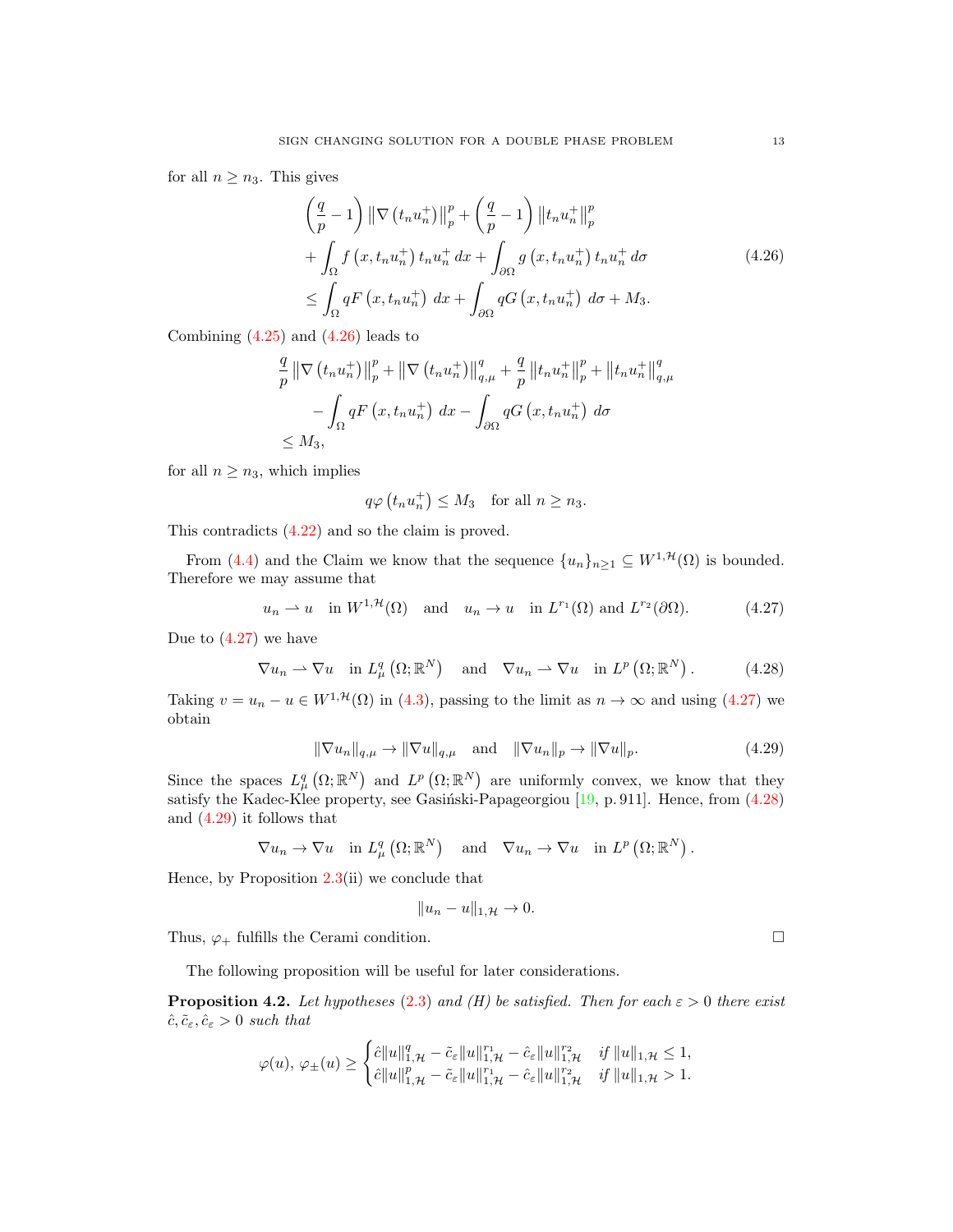*Proof.* We will show the proof only for the functional  $\varphi$ , the proofs for the other functionals work in a similar way.

Taking hypotheses (H)(i), (iii) into account, for a given  $\varepsilon > 0$ , there exist  $\hat{c}_1 = \hat{c}_1(\varepsilon) > 0$ and  $\hat{c}_2 = \hat{c}_2(\varepsilon) > 0$  such that

<span id="page-13-0"></span>
$$
F(x,s) \leq \frac{\varepsilon}{p} |s|^p + \hat{c}_1 |s|^{r_1} \quad \text{for a. a. } x \in \Omega,
$$
  

$$
G(x,s) \leq \frac{\varepsilon}{p} |s|^p + \hat{c}_2 |s|^{r_2} \quad \text{for a. a. } x \in \partial\Omega.
$$
 (4.30)

Let  $u \in W^{1,\mathcal{H}}(\Omega)$ . Applying [\(4.30\)](#page-13-0), the Sobolev and trace embeddings for  $W^{1,p}(\Omega)$  along with Propositions  $2.2(ii)$  $2.2(ii)$ , (iii) and  $2.3(c)$  $2.3(c)$  we obtain

$$
\begin{split} &\varphi(u) \\ &\geq \frac{1}{p}\|\nabla u\|_p^p + \frac{1}{q}\|\nabla u\|_{q,\mu}^q + \frac{1}{p}\|u\|_p^p + \frac{1}{q}\|u\|_{q,\mu}^q \\ &\quad - \frac{\varepsilon}{p}\|u\|_p^p - \hat{c}_1\|u\|_{r_1}^{r_1} - \frac{\varepsilon}{p}\|u\|_{p,\partial\Omega}^p - \hat{c}_2\|u\|_{r_2,\partial\Omega}^{r_2} \\ &\geq \frac{1}{p}\left[1 - (C_{\Omega}^p + C_{\partial\Omega}^p)\,\varepsilon\right] \|\nabla u\|_p^p + \frac{1}{q}\|\nabla u\|_{q,\mu}^q \\ &\quad + \frac{1}{p}\left[1 - (C_{\Omega}^p + C_{\partial\Omega}^p)\varepsilon\right] \|u\|_p^p + \frac{1}{q}\|u\|_{q,\mu}^q - \hat{c}_1 \left(C_{\Omega}^{\mathcal{H}}\right)^{r_1} \|u\|_{1,\mathcal{H}}^{r_1} - \hat{c}_2 \left(C_{\partial\Omega}^{\mathcal{H}}\right)^{r_2} \|u\|_{1,\mathcal{H}}^{r_2} \\ &\geq \min\left\{\frac{1}{p}\left[1 - (C_{\Omega}^p + C_{\partial\Omega}^p)\,\varepsilon\right], \frac{1}{q}\right\}\hat{\rho}_{\mathcal{H}}(u) - \hat{c}_1 \left(C_{\Omega}^{\mathcal{H}}\right)^{r_1} \|u\|_{1,\mathcal{H}}^{r_1} - \hat{c}_2 \left(C_{\partial\Omega}^{\mathcal{H}}\right)^{r_2} \|u\|_{1,\mathcal{H}}^{r_2}, \end{split}
$$

where  $C_{\Omega}$  and  $C_{\partial\Omega}$  are the embedding constants from the embeddings  $W^{1,p}(\Omega) \to L^p(\Omega)$ and  $W^{1,p}(\Omega) \to L^p(\partial\Omega)$  respectively, while  $C^{\mathcal{H}}_{\Omega}$  and  $C^{\mathcal{H}}_{\partial\Omega}$  are the embedding constants from the embeddings  $W^{1,\mathcal{H}}(\Omega) \to L^{r_1}(\Omega)$  and  $W^{1,\mathcal{H}}(\Omega) \to L^{r_2}(\partial \Omega)$ , respectively.

Choosing  $\varepsilon$  such that  $\varepsilon \in \left(0, \frac{1}{C_{\Omega}^p + C_{\partial\Omega}^p}\right)$ ) and applying Proposition [2.4\(](#page-4-3)iii), (iv) we get the assertion of the proposition with

$$
\hat{c} = \min \left\{ \frac{1}{p} \left[ 1 - \left( C_{\Omega}^p + C_{\partial \Omega}^p \right) \varepsilon \right], \frac{1}{q} \right\}, \quad \tilde{c}_{\varepsilon} = \hat{c}_1 \left( C_{\Omega}^{\mathcal{H}} \right)^{r_1}, \quad \hat{c}_{\varepsilon} = \hat{c}_2 \left( C_{\partial \Omega}^{\mathcal{H}} \right)^{r_2}.
$$

Now it is easy to show that  $u = 0$  is a local minimizer of the functionals  $\varphi_{\pm}$ .

<span id="page-13-1"></span>**Proposition 4.3.** Let hypotheses [\(2.3\)](#page-3-0) and (H) be satisfied. Then  $u = 0$  is a local minimizer for both functionals  $\varphi_{\pm}$ .

*Proof.* As before, we will show the proof only for the functional  $\varphi_+$ , the proof for  $\varphi_-$  is working in a similar way. Let  $u \in W^{1, \mathcal{H}}(\Omega)$  be such that  $||u||_{1, \mathcal{H}} < 1$ . Applying Proposition [4.2](#page-12-4) gives

$$
\varphi_+(u) \geq \hat{c} \|u\|_{1,\mathcal{H}}^q - \tilde{c}_{\varepsilon} \|u\|_{1,\mathcal{H}}^{r_1} - \hat{c}_{\varepsilon} \|u\|_{1,\mathcal{H}}^{r_2}.
$$

Since  $q < r_1, r_2$  there exists  $\eta \in (0, 1)$  small enough such that

$$
\varphi_+(u) > 0 = \varphi_+(0) \quad \text{for all } u \in W^{1, \mathcal{H}}(\Omega) \text{ with } 0 < \|u\|_{1, \mathcal{H}} < \eta.
$$

Hence,  $u = 0$  is a (strict) local minimizer of  $\varphi_+$ .

The following proposition is a direct consequence of hypothesis (H)(ii).

<span id="page-13-2"></span>**Proposition 4.4.** Let hypotheses [\(2.3\)](#page-3-0) and (H) be satisfied. Then, for  $u \in W^{1, \mathcal{H}}(\Omega)$  with  $u(x) > 0$  for a. a.  $x \in \Omega$ , it holds  $\varphi_{\pm}(tu) \to -\infty$  as  $t \to \pm \infty$ .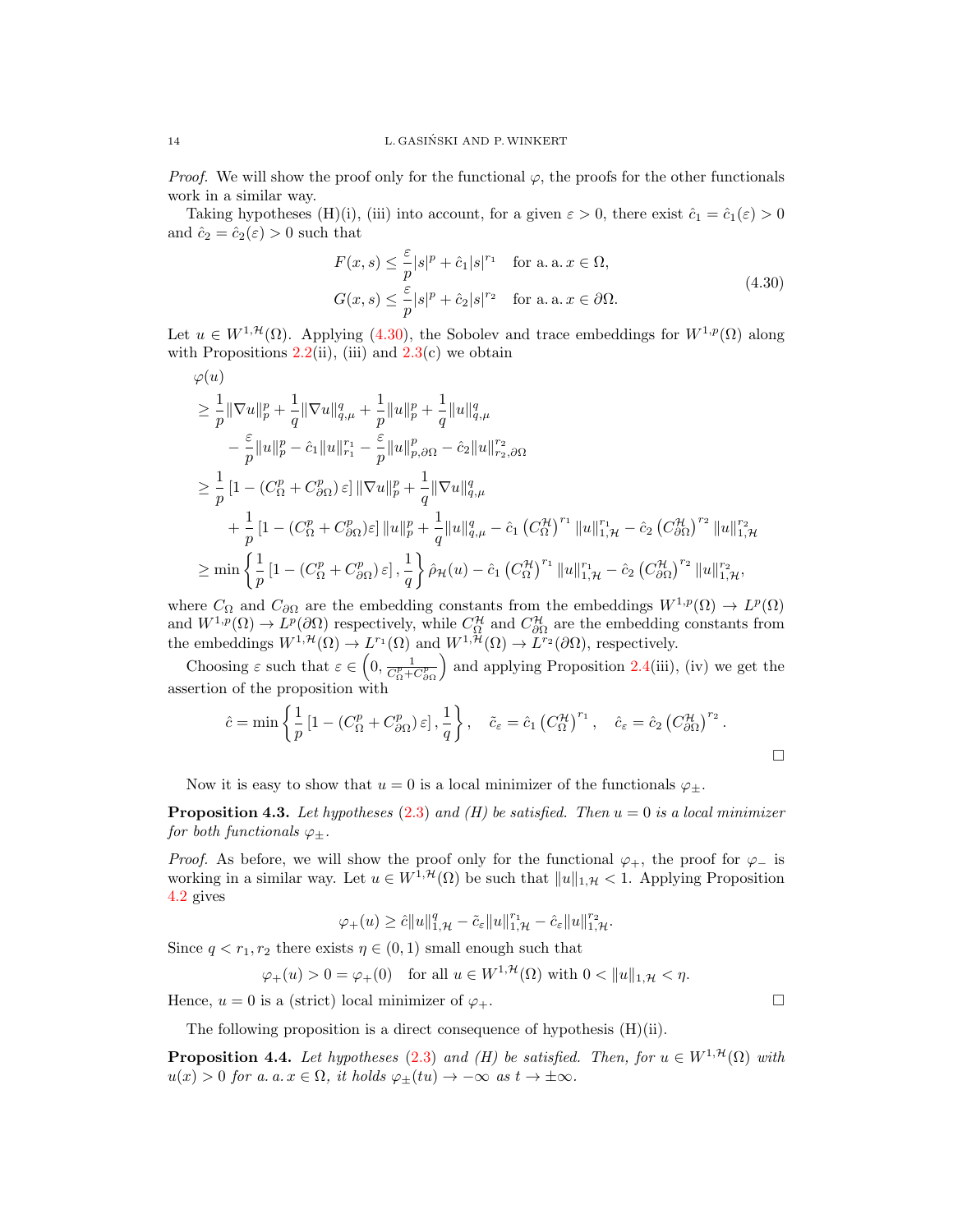Now we are ready to prove the existence of bounded constant sign solutions for problem  $(1.1).$  $(1.1).$ 

<span id="page-14-0"></span>**Proposition 4.5.** Let hypotheses  $(2.3)$  and  $(H)$  be satisfied. Then problem  $(1.1)$  has at least two nontrivial constant sign solutions  $u_0, v_0 \in W^{1, \mathcal{H}}(\Omega) \cap L^{\infty}(\Omega)$  such that

$$
u_0(x) \ge 0 \quad and \quad v_0(x) \le 0 \quad for \ a. \ a. \ x \in \Omega.
$$

*Proof.* From Propositions [4.3](#page-13-1) and Papageorgiou-Rădulescu-Repovš  $[38,$  Theorem 5.7.6 there exist  $\eta_{\pm} \in (0,1)$  small enough such that

$$
\varphi_{\pm}(0) = 0 < \inf \{ \varphi_{\pm}(0) : ||u||_{1,\mathcal{H}} = \eta_{\pm} \} = m_{\pm}.
$$
\n
$$
(4.31)
$$

By [\(4.31\)](#page-14-2) and the Propositions [4.1](#page-8-7) and [4.4](#page-13-2) we are able to use the mountain pass theorem (see Theorem [2.6\)](#page-5-3) which implies the existence of  $u_0, v_0 \in W^{1,\mathcal{H}}(\Omega)$  such that  $u_0 \in K_{\varphi_+}, v_0 \in$  $K_{\varphi_{-}}$  and

$$
\varphi_+(0) = 0 < m_+ \leq \varphi_+(u_0)
$$
 as well as  $\varphi_-(0) = 0 < m_- \leq \varphi_-(v_0)$ .

This shows that  $u_0 \neq 0$  and  $v_0 \neq 0$ . Moreover, we have  $\varphi'_{+}(u_0) = 0$  which means that

$$
\int_{\Omega} \left( |\nabla u_0|^{p-2} \nabla u_0 + \mu(x) |\nabla u_0|^{q-2} \nabla u_0 \right) \cdot \nabla v \, dx + \int_{\Omega} \left( |u_0|^{p-2} u_0 + \mu(x) |u_0|^{q-2} u_0 \right) v \, dx
$$
\n
$$
= \int_{\Omega} f(x, u_0^+) v \, dx + \int_{\partial \Omega} g(x, u_0^+) v \, d\sigma
$$

for all  $v \in W^{1,\mathcal{H}}(\Omega)$ . Choosing  $v = -u_0^- \in W^{1,\mathcal{H}}(\Omega)$  we obtain

<span id="page-14-2"></span>
$$
\hat\rho_{\mathcal{H}}(u_0^-)=0
$$

and so, by Proposition [2.4,](#page-4-3) we have

$$
||u_0^-||_{1,\mathcal{H}} = 0.
$$

Therefore,  $u_0 \geq 0, u_0 \neq 0$ . In the same way we can show that  $v_0 \leq 0, v_0 \neq 0$ . Finally, by applying Theorem [3.1,](#page-6-0) we have that  $u_0, v_0 \in L^{\infty}(\Omega)$ .

### 5. Sign changing solution

<span id="page-14-1"></span>In this section we are interested in the existence of a sign-changing solution of problem  $(1.1)$ . Following the treatment of Liu-Wang-Wang  $[25]$  and Gasinski-Papageorgiou  $[17]$  we introduce the so-called Nehari manifold for the functional  $\varphi$  which is defined by

$$
N = \Big\{ u \in W^{1, \mathcal{H}}(\Omega) : \langle \varphi'(u), u \rangle = 0, \ u \neq 0 \Big\}.
$$

Since we are interested in sign-changing solutions, we also need the following set

<span id="page-14-3"></span>
$$
N_0 = \Big\{ u \in W^{1, \mathcal{H}}(\Omega) : u^+ \in N, \ -u^- \in N \Big\}.
$$

<span id="page-14-4"></span>**Proposition 5.1.** Let hypotheses [\(2.3\)](#page-3-0) and (H) be satisfied. Let  $u \in W^{1, \mathcal{H}}(\Omega)$ ,  $u \neq 0$ , then there exists a unique  $t_0 = t_0(u) > 0$  such that  $t_0u \in N$ .

*Proof.* Let  $\zeta_u: (0, +\infty) \to \mathbb{R}$  be defined by

$$
\zeta_u(t) = \langle \varphi'(tu), u \rangle \n= t^{p-1} \|\nabla u\|_p^p + t^{q-1} \|\nabla u\|_{q,\mu}^q + t^{p-1} \|u\|_p^p + t^{q-1} \|u\|_{q,\mu}^q \n- \int_{\Omega} f(x, tu)u \, dx - \int_{\partial \Omega} g(x, tu)u \, d\sigma.
$$
\n(5.1)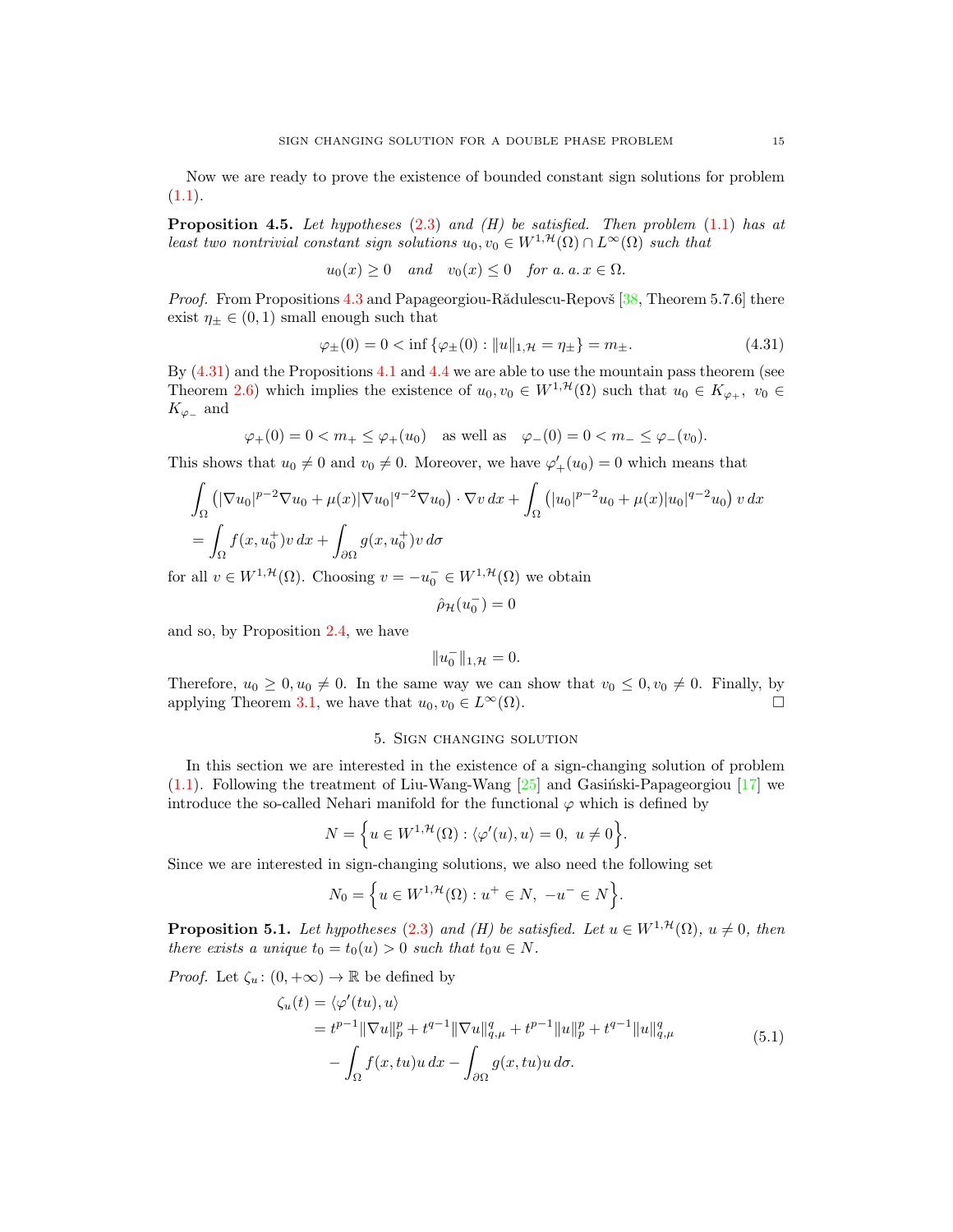By hypothesis (H)(v) we have for  $t \in (0,1)$  and  $|u(x)| > 0$ 

$$
\frac{f(x, tu)(tu)}{t^q |u|^q} \le \frac{f(x, u)u}{|u|^q} \quad \text{for a. a. } x \in \Omega,
$$

$$
\frac{g(x, tu)(tu)}{t^q |u|^q} \le \frac{g(x, u)u}{|u|^q} \quad \text{for a. a. } x \in \partial\Omega,
$$

which implies

$$
f(x, tu)u \le t^{q-1} f(x, u)u \quad \text{for a. a. } x \in \Omega,
$$
  

$$
g(x, tu)u \le t^{q-1} g(x, u)u \quad \text{for a. a. } x \in \partial\Omega.
$$
 (5.2)

From  $(5.1)$  and  $(5.2)$  we obtain

$$
\zeta_u(t) \ge t^{p-1} \|\nabla u\|_p^p + t^{p-1} \|u\|_p^p
$$
  

$$
- t^{q-1} \int_{\Omega} f(x, u)u \, dx - t^{q-1} \int_{\partial \Omega} g(x, u)u \, d\sigma.
$$

Therefore, since  $p < q$ ,

<span id="page-15-2"></span><span id="page-15-0"></span>
$$
\zeta_u(t) > 0 \quad \text{for small } t \in (0, 1). \tag{5.3}
$$

On the other hand, we have for  $t > 0$ 

$$
\frac{\zeta_u(t)}{t^{q-1}} = \frac{1}{t^{q-p}} \|\nabla u\|_p^p + \|\nabla u\|_{q,\mu}^q + \frac{1}{t^{q-p}} \|u\|_p^p + \|u\|_{q,\mu}^q \n- \int_{\Omega} \frac{f(x, tu)}{t^{q-1}} u \, dx - \int_{\partial \Omega} \frac{g(x, tu)}{t^{q-1}} u \, d\sigma.
$$
\n(5.4)

Applying hypothesis (H)(ii) and passing to the limit in [\(5.4\)](#page-15-1) as  $t \to +\infty$  gives

<span id="page-15-1"></span>
$$
\lim_{t \to +\infty} \frac{\zeta_u(t)}{t^{q-1}} = -\infty,
$$

as  $p < q$ . Hence

$$
\zeta_u(t) < 0 \quad \text{for } t > 0 \text{ large enough.} \tag{5.5}
$$

Then, from [\(5.3\)](#page-15-2), [\(5.5\)](#page-15-3) and the intermediate value theorem there exists  $t_0 = t_0(u) > 0$  such that

<span id="page-15-3"></span>
$$
\zeta_u(t_0)=0,
$$

which implies

$$
\langle \varphi'(t_0 u), t_0 u \rangle = 0.
$$

Hence

$$
t_0u\in N.
$$

Note that equation  $\zeta_u(t) = 0$  can be equivalently written as

$$
-\|\nabla u\|_{q,\mu}^q - \|u\|_{q,\mu}^q = \frac{1}{t^{q-p}} \|\nabla u\|_p^p + \frac{1}{t^{q-p}} \|u\|_p^p - \int_{\Omega} \frac{f(x, tu)(tu)}{t^q} dx - \int_{\partial \Omega} \frac{g(x, tu)(tu)}{t^q} d\sigma.
$$

The right-hand side of this inequality is strictly increasing in  $t > 0$ . Therefore, there exists a unique  $t_0 = t_0(u)$  such that

$$
\zeta_u(t_0)=0.
$$

 $\Box$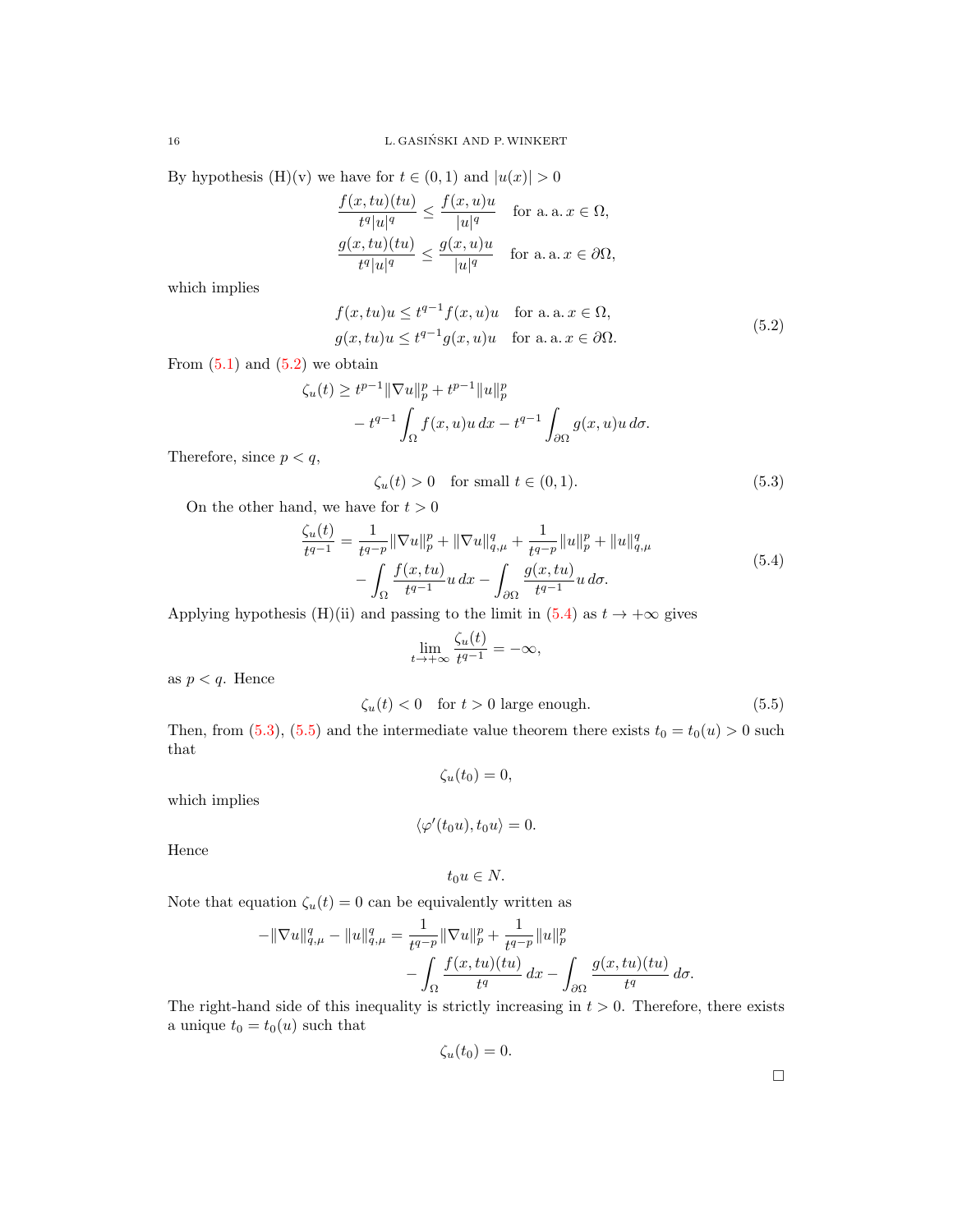<span id="page-16-4"></span>**Proposition 5.2.** Let hypotheses [\(2.3\)](#page-3-0) and (H) be satisfied. Let  $u \in N$ , then  $\varphi(tu) \leq \varphi(u)$ for all  $t > 0$  (with strict inequality when  $t \neq 1$ ).

*Proof.* Let  $k_u: (0, \infty) \to \mathbb{R}$  be defined by

$$
k_u(t) = \varphi(tu) \quad \text{for all } t > 0.
$$

Because  $u \in N$ , it holds

<span id="page-16-3"></span><span id="page-16-0"></span>
$$
k'_u(1) = 0,\t\t(5.6)
$$

which is, due to Proposition [5.1,](#page-14-4) the unique critical point of  $k_u$ . From hypotheses (H)(i), (ii), there exists, for any given  $\tau > 0$ , a constant  $c_{\tau} > 0$  such that

$$
F(x,s) \ge \frac{\tau}{q}|s|^q - c_{\tau} \quad \text{for a. a. } x \in \Omega \text{ and all } s \in \mathbb{R},
$$
  

$$
G(x,s) \ge \frac{\tau}{q}|s|^q - c_{\tau} \quad \text{for a. a. } x \in \partial\Omega \text{ and all } s \in \mathbb{R}.
$$
 (5.7)

Taking  $(5.7)$  into account, we have for  $t > 0$ 

$$
k_{u}(t) = \varphi(tu)
$$
  
\n
$$
\leq \frac{t^{p}}{p} \|\nabla u\|_{p}^{p} + \frac{t^{q}}{q} \|\nabla u\|_{q,\mu}^{q} + \frac{t^{p}}{p} \|u\|_{p}^{p} + \frac{t^{q}}{q} \|u\|_{q,\mu}^{q}
$$
  
\n
$$
- \frac{\tau t^{q}}{q} \|u\|_{q}^{q} - \frac{\tau t^{q}}{q} \|u\|_{q,\partial\Omega}^{q} + c_{\tau} (|\Omega|_{N} + |\partial\Omega|_{N})
$$
  
\n
$$
= \frac{t^{p}}{p} ( \|\nabla u\|_{p}^{p} + \|u\|_{p}^{p} ) + \frac{t^{q}}{q} ( \|\nabla u\|_{q,\mu}^{q} + \|u\|_{q,\mu}^{q} - \tau ( \|u\|_{q}^{q} + \|u\|_{q,\partial\Omega}^{q} ) )
$$
  
\n
$$
+ c_{\tau} (|\Omega|_{N} + |\partial\Omega|_{N}).
$$

Taking  $\tau$  large enough we have

$$
\varphi(tu) \le c_3 t^p - c_4 t^q
$$

for some  $c_3, c_4 > 0$ . Since  $p < q$  we obtain

$$
k_u(t) = \varphi(tu) < 0 \quad \text{for } t > 0 \text{ large enough.} \tag{5.8}
$$

Applying Proposition [4.2,](#page-12-4) for  $t > 0$  small enough we obtain

$$
k_u(t) = \varphi(tu)
$$
  
\n
$$
\geq \hat{c} ||u||_{1,\mathcal{H}}^q - \tilde{c}_{\varepsilon} ||u||_{1,\mathcal{H}}^{r_1} - \hat{c}_{\varepsilon} ||u||_{1,\mathcal{H}}^{r_2}
$$
  
\n
$$
= c_5 t^q - c_6 t^{r_1} - c_7 t^{r_2}
$$

for some  $c_5, c_6, c_7 > 0$ . Since  $q < r_1, r_2$  we conclude that

$$
k_u(t) = \varphi(tu) > 0 \quad \text{for } t > 0 \text{ small enough.} \tag{5.9}
$$

From [\(5.8\)](#page-16-1) and [\(5.9\)](#page-16-2) we know that there exists a local minimizer  $t_0(u) > 0$  of  $k_u$ . Since  $t = 1$  is the only critical point of  $k_u$ , see [\(5.6\)](#page-16-3), we have that  $t_0(u) = 1$  which is a global minimizer of  $k_u$ . Hence, we have

$$
k_u(t) \le k_u(1) \quad \text{for all } t > 0
$$

and so

$$
\varphi(tu) \leq \varphi(u)
$$
 for all  $t > 0$ .

<span id="page-16-2"></span><span id="page-16-1"></span> $\Box$ 

<span id="page-16-5"></span>**Proposition 5.3.** Let hypotheses [\(2.3\)](#page-3-0) and (H) be satisfied. Then the functional  $\varphi|_N$  is coercive.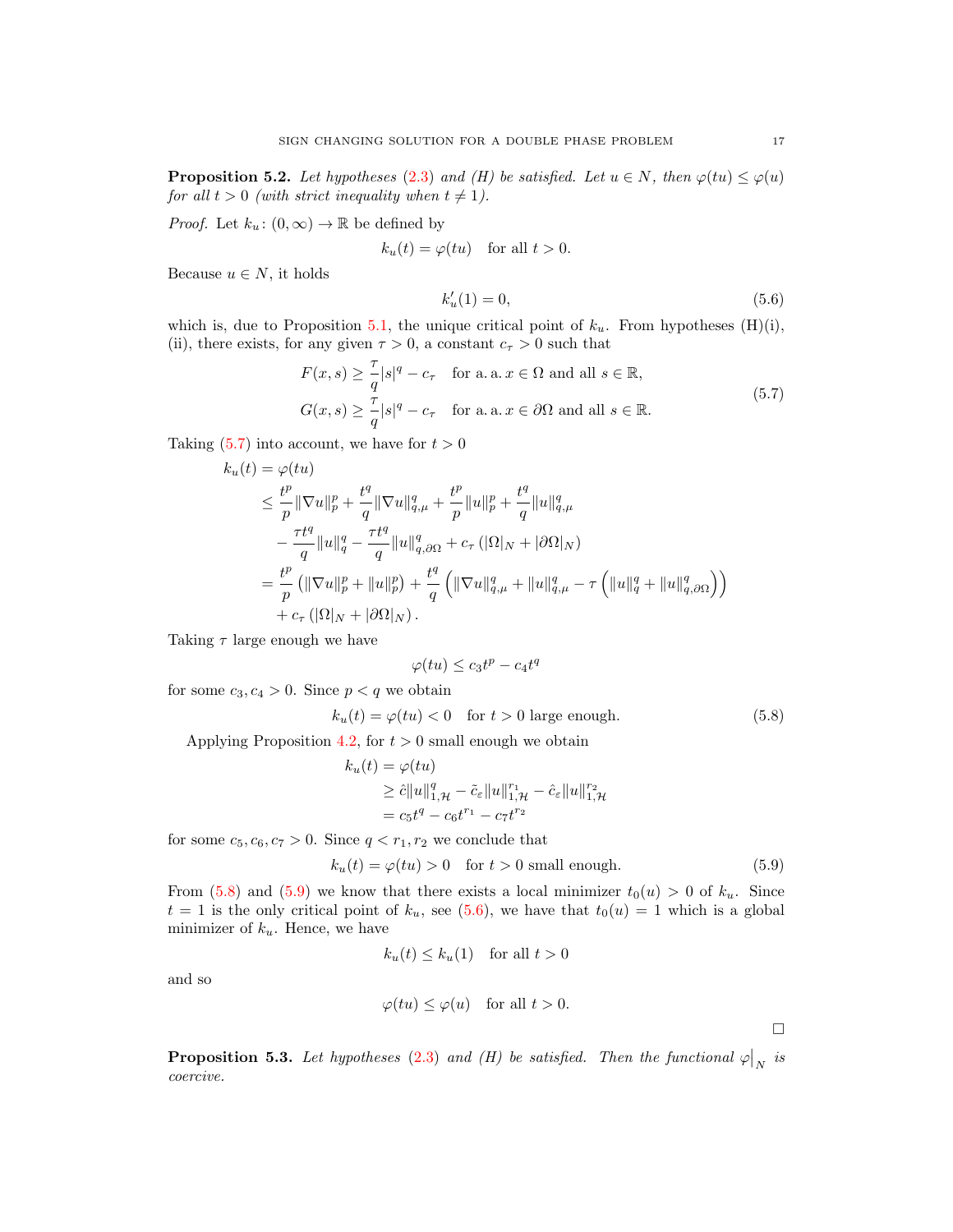18 L. GASIŃSKI AND P. WINKERT

*Proof.* It is enough to show that if  $\{u_n\}_{n\geq 1} \subseteq N$  and

<span id="page-17-1"></span><span id="page-17-0"></span>
$$
\varphi(u_n) \le M_9 \quad \text{for all } n \in \mathbb{N} \tag{5.10}
$$

for some  $M_9 > 0$ , then the sequence  $\{u_n\}_{n\geq 1} \subseteq W^{1,\mathcal{H}}(\Omega)$  is bounded.

Supposing the opposite we can assume that  $||u_n||_{1,\mathcal{H}} \to +\infty$ . Letting  $y_n = \frac{u_n}{||u_n||_{1,\mathcal{H}}}$  we can assume that  $y_n \rightharpoonup y$  in  $W^{1,\mathcal{H}}(\Omega)$ . Suppose that  $y = 0$ . Since  $u_n \in N$  and  $y_n \rightharpoonup 0$  we have for each  $t > 0$  that  $\sqrt{u}$ 

$$
\varphi(u_n) \geq \varphi(ty_n)
$$
  
=  $\frac{1}{p} \|\nabla(ty_n)\|_p^p + \frac{1}{q} \|\nabla(ty_n)\|_{q,\mu}^q + \frac{1}{p} \|ty_n\|_p^p + \frac{1}{q} \|ty_n\|_{q,\mu}^q$   
 $- \int_{\Omega} F(x, ty_n) dx - \int_{\partial\Omega} G(x, ty_n) d\sigma$   
 $\geq \frac{1}{q} \|ty_n\|_{1,\mathcal{H}}^p - \int_{\Omega} F(x, ty_n) dx - \int_{\partial\Omega} G(x, ty_n) d\sigma \to \frac{1}{q} t^p,$ 

since  $||y_n||_{1,\mathcal{H}}^p = 1$  where we have used Propositions [2.4](#page-4-3) and [5.2.](#page-16-4) Taking  $t > 0$  large enough we get a contradiction with [\(5.10\)](#page-17-0). Hence,  $y \neq 0$ . Applying Proposition [2.4](#page-4-3) we have

$$
\varphi(u_n) \leq \frac{1}{p} \|\nabla u_n\|_p^p + \frac{1}{q} \|\nabla u_n\|_{q,\mu}^q + \frac{1}{p} \|u_n\|_p^p + \frac{1}{q} \|u_n\|_{q,\mu}^q
$$
  

$$
- \int_{\Omega} F(x, \|u_n\|_{1,\mathcal{H}} y_n) dx - \int_{\partial \Omega} G(x, \|u_n\|_{1,\mathcal{H}} y_n) d\sigma
$$
  

$$
\leq \frac{1}{p} \|u_n\|_{1,\mathcal{H}}^q - \int_{\Omega} F(x, \|u_n\|_{1,\mathcal{H}} y_n) dx - \int_{\partial \Omega} G(x, \|u_n\|_{1,\mathcal{H}} y_n) d\sigma.
$$
  
(5.11)

Dividing [\(5.11\)](#page-17-1) by  $||u_n||_{1,\mathcal{H}}^q$ , passing to the limit as  $n \to \infty$  and applying (H)(ii), we obtain  $\varphi(u_n)$  $\frac{\varphi(u_n)}{\|u_n\|_{1,\mathcal{H}}^q} \to -\infty$  which contradicts  $\varphi(u_n) \geq 0$ , see Proposition [5.2](#page-16-4). This proves the coercivity of  $\varphi|_N$ .

Let  $m = \inf_{N} \varphi$  and  $m_0 = \inf_{N_0} \varphi$ . First, we show that  $m > 0$ .

<span id="page-17-2"></span>**Proposition 5.4.** Let hypotheses [\(2.3\)](#page-3-0) and (H) be satisfied. Then  $m > 0$ .

Proof. Recall the statement of Proposition [4.2,](#page-12-4) namely,

$$
\varphi(u) \ge \begin{cases} \hat{c} \|u\|_{1,\mathcal{H}}^q - \tilde{c}_{\varepsilon} \|u\|_{1,\mathcal{H}}^{r_1} - \hat{c}_{\varepsilon} \|u\|_{1,\mathcal{H}}^{r_2} & \text{if } \|u\|_{1,\mathcal{H}} \le 1, \\ \hat{c} \|u\|_{1,\mathcal{H}}^p - \tilde{c}_{\varepsilon} \|u\|_{1,\mathcal{H}}^{r_1} - \hat{c}_{\varepsilon} \|u\|_{1,\mathcal{H}}^{r_2} & \text{if } \|u\|_{1,\mathcal{H}} > 1. \end{cases}
$$

Since  $p < q < r_1, r_2$  it follows that for some  $\eta_0 \in (0, 1)$  small enough

$$
\varphi(u) \ge \hat{\gamma} > 0 \quad \text{for all } u \in W^{1, \mathcal{H}}(\Omega) \text{ with } \|u\|_{1, \mathcal{H}} = \eta_0.
$$

Now let  $u \in N$  and take  $s_u > 0$  such that  $s_u ||u||_{1,\mathcal{H}} = \eta_0$ . From Proposition [5.2](#page-16-4) we obtain  $0 < \hat{\gamma} \leq \varphi(s_u u) \leq \varphi(u)$  for all  $u \in N$ ,

so  $m > 0$ .

As a direct consequence of Proposition [5.4](#page-17-2) we obtain that  $m_0 > 0$ .

**Proposition 5.5.** Let hypotheses [\(2.3\)](#page-3-0) and (H) be satisfied. Then  $m_0 > 0$ .

*Proof.* Applying Proposition [5.4](#page-17-2) and recall that  $u^+$ ,  $-u^- \in N$ , we have for each  $u \in N_0$ 

$$
\varphi(u) = \varphi(u^+) + \varphi(-u^-) \ge 2m > 0.
$$

Hence,  $m_0 > 0$ .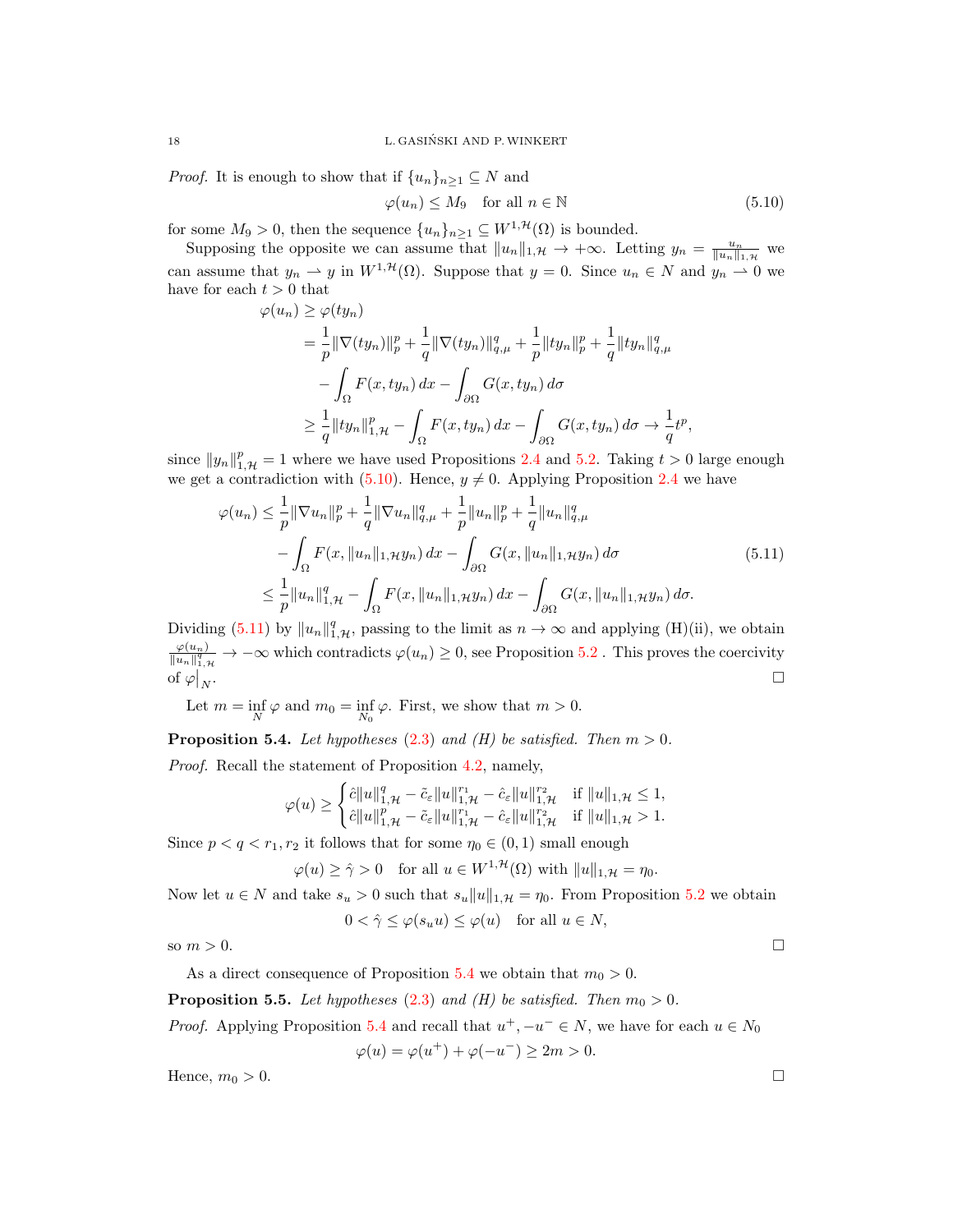<span id="page-18-2"></span>**Proposition 5.6.** Let hypotheses [\(2.3\)](#page-3-0) and (H) be satisfied. Then there exists  $y_0 \in N_0$  such that  $\varphi(y_0) = m_0$ .

*Proof.* Let  $\{y_n\}_{n\geq 1} \subseteq N_0$  be a minimizing sequence, that is,

<span id="page-18-0"></span>
$$
\varphi(y_n)\searrow m_0.
$$

Clearly,

$$
\varphi(y_n)=\varphi(y_n^+)+\varphi(-y_n^-)
$$

with  $y_n^+, -y_n^- \in N$ . Similar to the proof of Proposition [5.3](#page-16-5) we can show that the sequences  $\{y_n^+\}_{n\geq 1}, \{y_n^-\}_{n\geq 1}\subseteq W^{1,\mathcal{H}}(\Omega)$  are bounded. Therefore, we may assume that

$$
y_n^+ \rightharpoonup v_1 \quad \text{in } W^{1, \mathcal{H}}(\Omega), \quad v_1 \ge 0,
$$
  
\n
$$
y_n^- \rightharpoonup v_2 \quad \text{in } W^{1, \mathcal{H}}(\Omega), \quad v_2 \ge 0.
$$
\n(5.12)

Suppose that  $v_1 = 0$ . Then, since  $y_n^+ \in N$ , it holds

$$
0 = \left\langle \varphi'(y_n^+), y_n^+ \right\rangle = \hat{\rho}_{\mathcal{H}}(y_n^+) - \int_{\Omega} f(x, y_n^+) y_n^+ dx - \int_{\partial \Omega} g(x, y_n^+) y_n^+ d\sigma
$$

for all  $n \in \mathbb{N}$ . From  $(5.12)$  and Proposition [2.3](#page-4-4) we conclude that

$$
y_n^+ \to 0 \quad \text{in } W^{1, \mathcal{H}}(\Omega).
$$

Hence

$$
0 < m \le \varphi(y_n^+) \to \varphi(0) = 0 \quad \text{as } n \to +\infty,
$$

which is a contradiction. Thus,  $v_1 \neq 0$ . In a similar way we can show that  $v_2 \neq 0$ . Taking Proposition [5.1](#page-14-4) into account there exists  $t_1, t_2 > 0$  such that

$$
t_1v_1 \in N \quad \text{and} \quad t_2v_2 \in N.
$$

Setting  $y_0 = t_1v_1 - t_2v_2 = y_0^+ - y_0^-$  gives  $y_0 \in N_0$ . Applying the sequentially weakly lower semicontinuity of  $\varphi$ , Proposition [5.2](#page-16-4) and the fact that  $y_0 \in N_0$  we obtain

$$
m_0 = \lim_{n \to +\infty} \varphi(y_n)
$$
  
= 
$$
\lim_{n \to +\infty} (\varphi(y_n^+) + \varphi(-y_n^-))
$$
  

$$
\geq \liminf_{n \to +\infty} (\varphi(t_1y_n^+) + \varphi(-t_2y_n^-))
$$
  

$$
\geq \varphi(t_1v_1) + \varphi(-t_2v_2)
$$
  

$$
\geq \varphi(y_0)
$$
  

$$
\geq m_0.
$$

Therefore

$$
\varphi(y_0)=m_0
$$

with  $y_0 \in N_0$ .

<span id="page-18-1"></span>**Proposition 5.7.** Let hypotheses [\(2.3\)](#page-3-0) and (H) be satisfied. Let  $y_0 \in N_0$  be such that  $\varphi(y_0) = m_0$ . Then  $y_0 \in K_\varphi$ . In particular  $y_0 \in W^{1, \mathcal{H}}(\Omega) \cap L^\infty(\Omega)$  is a solution of problem  $(1.1).$  $(1.1).$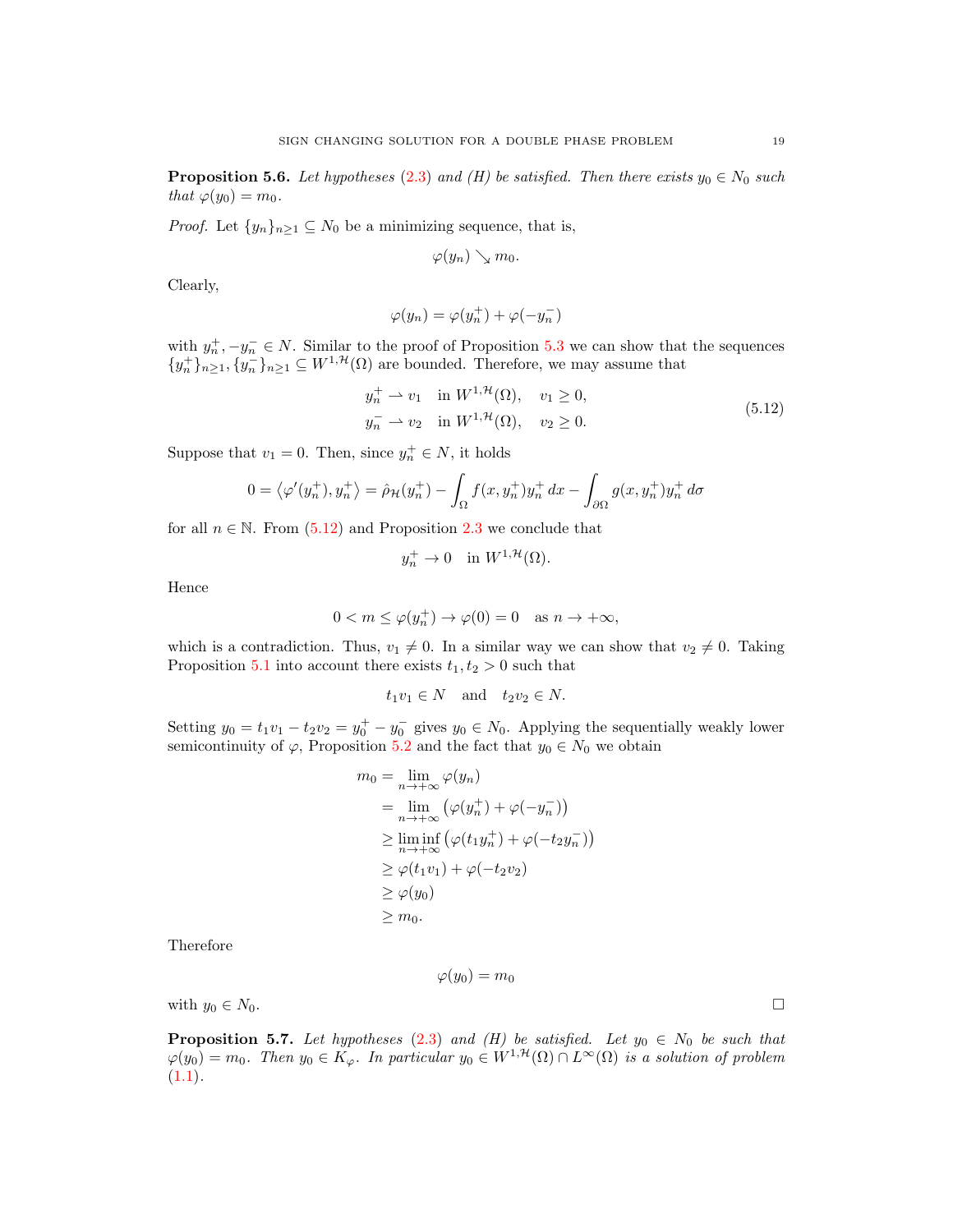Proof. The proof of this proposition follows the idea of the proof of Theorem 1.4 in Liu-Dai [\[26\]](#page-22-17) and exploits the quantitative deformation lemma of Willem, see Jabri [\[23,](#page-21-22) Theorem 4.2].

From hypothesis (H)(v), Proposition [5.2](#page-16-4) and the definition of  $N_0$ , for  $s, t > 0$  such that at least one of  $s, t \neq 1$ , we have

$$
\varphi\left(sy_0^+ - ty_0^-\right) = \varphi\left(sy_0^+\right) + \varphi\left(-ty_0^-\right) < \varphi\left(y_0^+\right) + \varphi\left(-y_0^-\right) = \varphi\left(y_0\right) = m_0. \tag{5.13}
$$

Now we proceed by contradiction. So suppose that  $\varphi'(y_0) \neq 0$ . Then there exist  $\delta > 0$ and  $\rho > 0$  such that

$$
\|\varphi'(v)\|_{1,\mathcal{H}} \ge \rho \quad \text{for all } v \in W^{1,\mathcal{H}}(\Omega) \text{ with } \|v - y_0\|_{1,\mathcal{H}} \le 3\delta.
$$

Let

<span id="page-19-0"></span>
$$
D=\left[\frac{1}{2},\frac{3}{2}\right]\times \left[\frac{1}{2},\frac{3}{2}\right].
$$

From [\(5.13\)](#page-19-0), we see that

$$
\varphi
$$
  $\left(sy_0^+ - ty_0^-\right) = m_0$  if and only if  $s = t = 1$ .

Thus

$$
\beta = \max_{(s,t) \in \partial D} \varphi \left( s y_0^+ - t y_0^- \right) < m_0.
$$

Let

$$
\varepsilon = \min\left\{\frac{m_0 - \beta}{4}, \frac{\rho \delta}{8}\right\}.
$$

By the quantitative deformation lemma of Willem, see Jabri [\[23,](#page-21-22) Theorem 4.2], there exists a continuous deformation  $\eta: [0,1] \times W^{1,\mathcal{H}}(\Omega) \to W^{1,\mathcal{H}}(\Omega)$  such that

(i)  $\eta(1, v) = v$  if  $v \notin \varphi^{-1}([m_0 - 2\varepsilon, m_0 + 2\varepsilon]);$ (ii)  $\varphi(\eta(1,v)) \leq m_0 - \varepsilon$  for all  $v \in W^{1,\mathcal{H}}(\Omega)$  with  $||v - y_0||_{1,\mathcal{H}} \leq \delta$  and  $\varphi(v) \leq m_0 + \varepsilon$ ; (iii)  $\varphi(\eta(1,v)) \leq \varphi(v)$  for all  $v \in W^{1,\mathcal{H}}(\Omega)$ .

It follows easily that

$$
\max_{(s,t)\in D} \varphi \left( \eta(1, sy_0^+ - ty_0^-) \right) < m_0. \tag{5.14}
$$

Let us now define  $h\colon \mathbb{R}_+\times \mathbb{R}_+\to W^{1,\mathcal{H}}(\Omega)$  by

<span id="page-19-1"></span>
$$
h(s,t) = \eta \left( 1, s y_0^+ - t y_0^- \right)
$$

and put

$$
H_0(s,t) = \left( \langle \varphi'(s y_0^+), y_0^+ \rangle, \ \langle \varphi'(-t y_0^-), -y_0^- \rangle \right),
$$
  

$$
H_1(s,t) = \left( \frac{1}{s} \langle \varphi'(h^+(s,t)), h^+(s,t) \rangle, \ \frac{1}{t} \langle \varphi'(-h^-(s,t)), -h^-(s,t) \rangle \right).
$$

Note that  $deg(H_0, D, 0) = 1$ , as

$$
\begin{aligned}\n\langle \varphi'(sy_0^+), y_0^+ \rangle > 0 \quad \text{and} \quad \langle \varphi'(-sy_0^-), -y_0^- \rangle > 0 \quad \text{for all } s \in (0,1), \\
\langle \varphi'(sy_0^+), y_0^+ \rangle < 0 \quad \text{and} \quad \langle \varphi'(-sy_0^-), -y_0^- \rangle < 0 \quad \text{for all } s > 1.\n\end{aligned}
$$

By  $(5.14)$  and property (i) of  $\eta$  (see the choice of  $\varepsilon > 0$ ), we have that

$$
h(s,t) = sy_0^+ - ty_0^- \quad \text{for all } (s,t) \in \partial D.
$$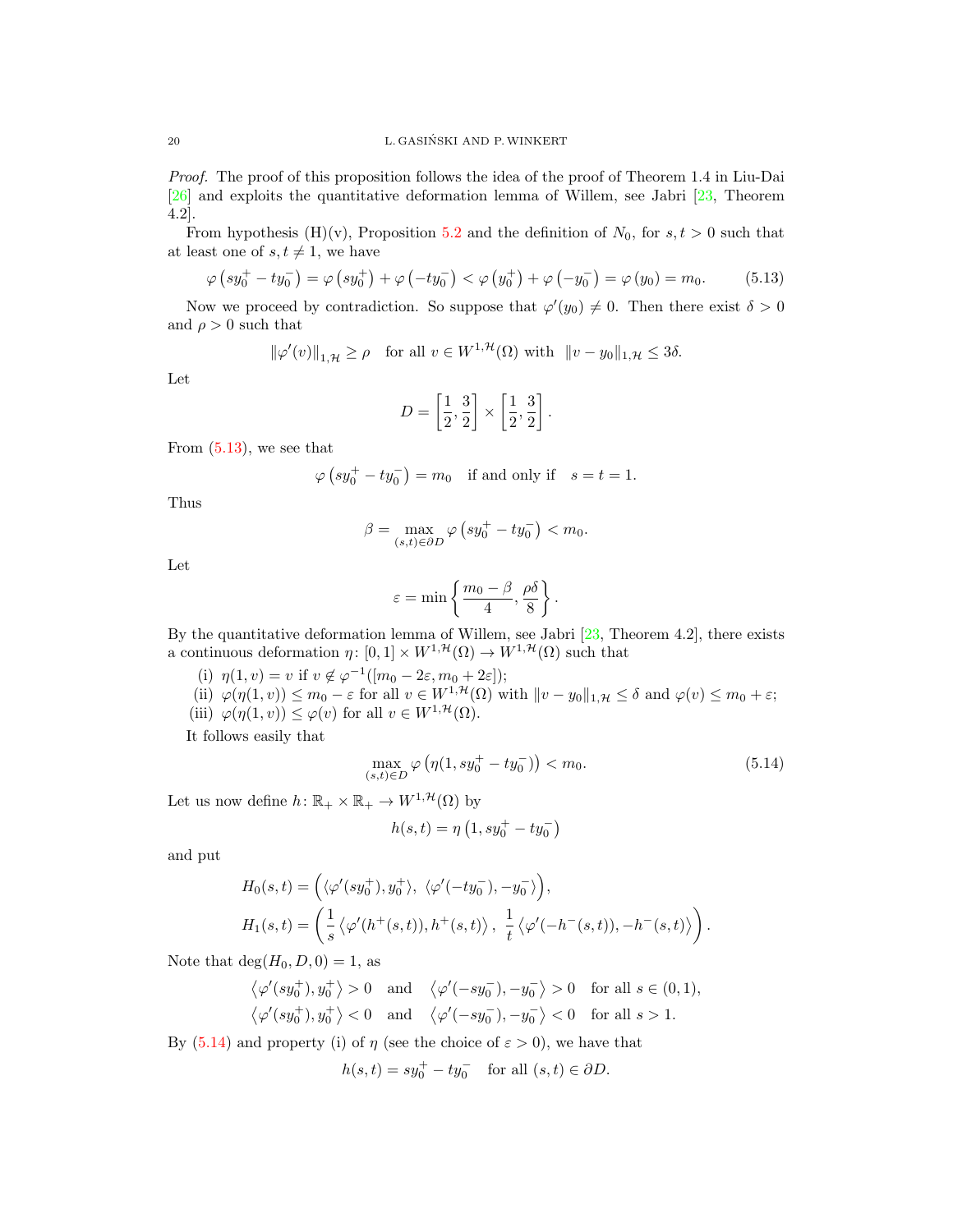Thus  $H_0 = H_1$  on  $\partial D$  and hence

$$
\deg(H_1, D, 0) = \deg(H_0, D, 0) = 1.
$$

By the existence property of the Brouwer degree (see, for example, Gasintski-Papageorgiou [\[18,](#page-21-23) Theorem 4.11] or Papageorgiou-Winkert [\[39,](#page-22-29) Theorem 6.2.22]), we get

$$
H_1(s,t) = 0 \quad \text{for some } (s,t) \in D.
$$

This means that

$$
\eta\left(1, sy_0^+ - ty_0^-\right) = h(s, t) \in N_0 \quad \text{for some } (s, t) \in D.
$$

But this contradicts  $(5.14)$  and the definition of  $m_0$ .

So, we conclude that  $y_0 \in K_{\varphi}$  and thus  $y_0$  is a solution of problem [\(1.1\)](#page-0-0). From Proposition [3.1](#page-6-0) we have that  $y_0 \in L^{\infty}(\Omega)$ .

<span id="page-20-0"></span>**Proposition 5.8.** Let hypotheses [\(2.3\)](#page-3-0) and (H) be satisfied. If  $y_0 \in N_0$ , is as in Proposition [5.7,](#page-18-1) then  $y_0$  is a nodal solution of problem  $(1.1)$  which has exactly two nodal domains.

*Proof.* From the definition of  $N_0$  and Proposition [5.7](#page-18-1) it is clear that  $y_0 \in N_0$  is a sign changing solution. It remains to show that  $y_0$  has exactly two nodal domains. Arguing by contradiction, suppose that there exist disjoint open sets  $\Omega_1$ ,  $\Omega_2$  and  $\Omega_3$  on which  $y_0$  has fixed sign. Without any loss of generality, we may assume that  $y_0$  has only three nodal domains. Let

$$
y_k(x) = \begin{cases} y_0(x) & \text{if } x \in \Omega_k, \\ 0 & \text{if } x \in \Omega \setminus \Omega_k \end{cases}
$$

for  $k = 1, 2, 3, x \in \Omega$ . Without any loss of generality, we may assume that

$$
y_1|_{\Omega_1} > 0
$$
,  $y_2|_{\Omega_2} < 0$ ,  $y_3|_{\Omega_3} < 0$ .

Setting  $\hat{y} = y_1 + y_2$ , we have  $\hat{y}^+ = y_1$  and  $\hat{y}^- = -y_2$ . Since  $y_0 = y_1 + y_2 + y_3 = \hat{y} + y_3$  and  $\varphi'(y_0) = 0$  because of Proposition [5.7](#page-18-1) we have

$$
0 = \langle \varphi'(y_0), \hat{y}^+ \rangle = \langle \varphi'(\hat{y}) + \varphi'(y_3), \hat{y}^+ \rangle = \langle \varphi'(\hat{y}), \hat{y}^+ \rangle.
$$

Therefore  $\langle \varphi'(\hat{y}), \hat{y}^+ \rangle = 0$ . In the same way we can show that  $\langle \varphi'(\hat{y}), \hat{y}^- \rangle = 0$ . From this we see that  $\hat{y}^+$ ,  $-\hat{y}^- \in N$  and so  $\hat{y} \in N_0$ .

Applying Proposition  $5.6$  and hypothesis  $(H)(iv)$  gives

$$
m_0 = \varphi(y_0) = \varphi(y_0) - \frac{1}{q} \langle \varphi'(y_0), y_0 \rangle
$$
  
\n
$$
= \varphi(\hat{y}) + \varphi(y_3) - \frac{1}{q} \Big( \langle \varphi'(\hat{y}), \hat{y} \rangle + \langle \varphi'(y_3), y_3 \rangle \Big)
$$
  
\n
$$
= \varphi(\hat{y}) + \varphi(y_3) - \frac{1}{q} \langle \varphi'(y_3), y_3 \rangle
$$
  
\n
$$
= \varphi(\hat{y}) + \left( \frac{1}{p} - \frac{1}{q} \right) ||\nabla y_3||_p^p + \left( \frac{1}{p} - \frac{1}{q} \right) ||y_3||_p^p
$$
  
\n
$$
+ \int_{\Omega} \left( \frac{1}{q} f(x, y_3) y_3 - F(x, y_3) \right) dx + \int_{\partial \Omega} \left( \frac{1}{q} g(x, y_3) y_3 - G(x, y_3) \right) d\sigma
$$
  
\n
$$
\geq m_0 + \left( \frac{1}{p} - \frac{1}{q} \right) ||\nabla y_3||_p^p + \left( \frac{1}{p} - \frac{1}{q} \right) ||y_3||_p^p.
$$

Since  $p > q$ , we see that  $\Omega_3 = \emptyset$ . Thus we conclude that  $y_0$  has only two nodal domains.  $\Box$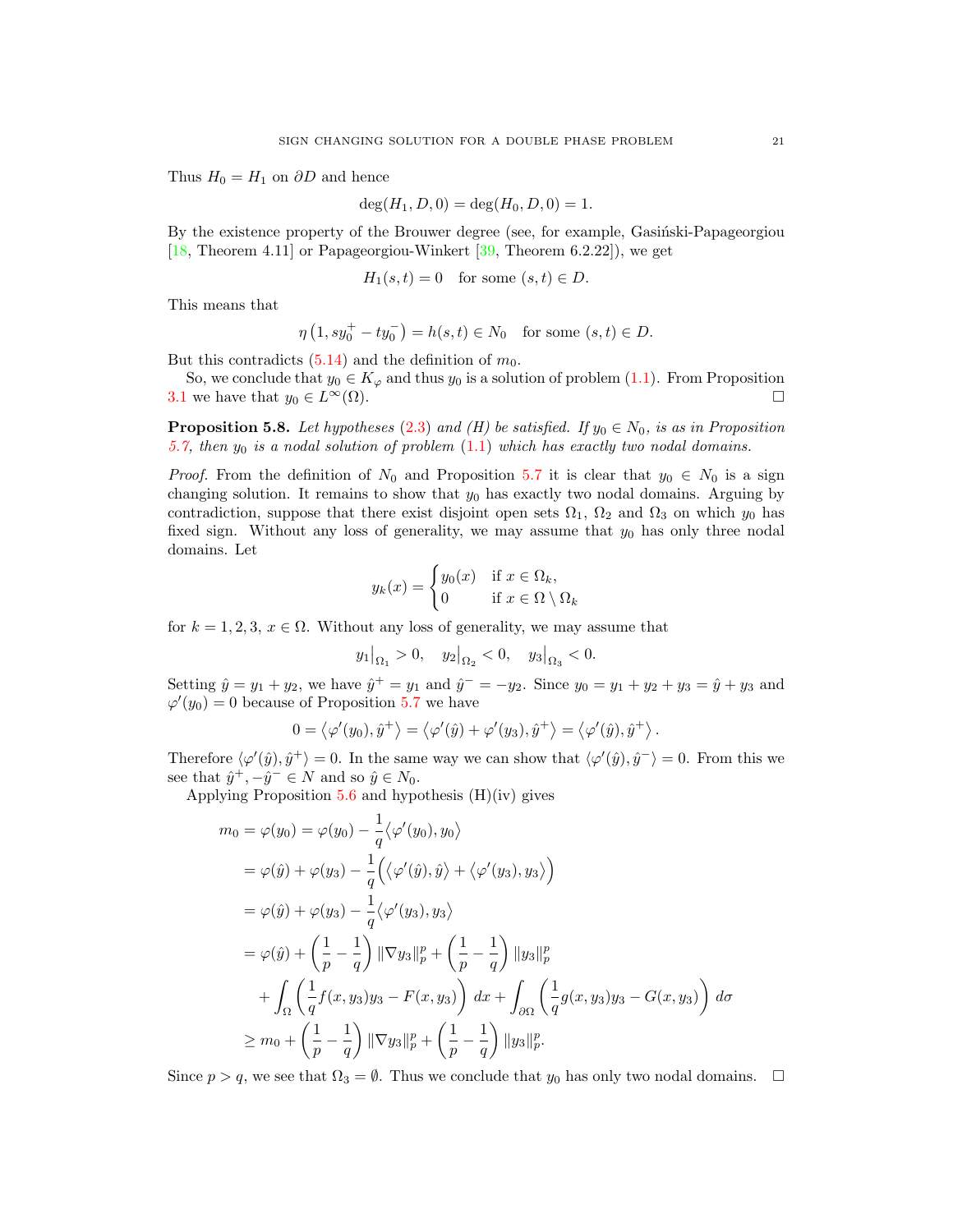### 22 L. GASINSKI AND P.WINKERT ´

Finally we can state the following multiplicity theorem for problem  $(1.1)$  summarizing the results from Propositions [4.5](#page-14-0) and [5.8.](#page-20-0)

<span id="page-21-18"></span>**Theorem 5.9.** Let hypotheses  $(2.3)$  and  $(H)$  be satisfied. Then, problem  $(1.1)$  has at least three nontrivial solutions  $u_0, v_0, y_0 \in W^{1, \mathcal{H}}(\Omega) \cap L^{\infty}(\Omega)$  such that

 $u_0 \geq 0$ ,  $v_0 \leq 0$ ,  $y_0$  is nodal with two nodal domains.

# **ACKNOWLEDGMENT**

The authors wish to thank the knowledgeable referee for his/her remarks in order to improve the paper as well as for the indication of further possible investigations.

### **REFERENCES**

- <span id="page-21-20"></span>[1] A. Ambrosetti, P. H. Rabinowitz, *Dual variational methods in critical point theory and applications*, J. Functional Analysis 14 (1973), 349–381.
- <span id="page-21-9"></span>[2] A. Bahrouni, V. D. Rădulescu, D. D. Repovš, *Double phase transonic flow problems with variable growth:* nonlinear patterns and stationary waves, Nonlinearity 32 (2019), no. 7, 2481–2495.
- <span id="page-21-16"></span>[3] A. Bahrouni, V. D. Rădulescu, P. Winkert, *Double phase problems with variable growth and convection* for the Baouendi-Grushin operator, Z. Angew. Math. Phys. 71 (2020), no. 6, 183.
- <span id="page-21-0"></span>[4] P. Baroni, M. Colombo, G. Mingione, *Harnack inequalities for double phase functionals*, Nonlinear Anal. 121 (2015), 206–222.
- <span id="page-21-1"></span>[5] P. Baroni, M. Colombo, G. Mingione, Non-autonomous functionals, borderline cases and related function classes, St. Petersburg Math. J. 27 (2016), 347–379.
- <span id="page-21-2"></span>[6] P. Baroni, M. Colombo, G. Mingione, Regularity for general functionals with double phase, Calc. Var. Partial Differential Equations 57 (2018), no. 2, Art. 62, 48 pp.
- <span id="page-21-3"></span>[7] P. Baroni, T. Kuusi, G. Mingione, Borderline gradient continuity of minima, J. Fixed Point Theory Appl. 15 (2014), no. 2, 537–575.
- <span id="page-21-7"></span>[8] L. Beck, G. Mingione, Lipschitz bounds and nonuniform ellipticity, Comm. Pure Appl. Math. 73 (2020), no. 5, 944–1034.
- <span id="page-21-8"></span>[9] L. Beck, G. Mingione, Optimal Lipschitz criteria and local estimates for non-uniformly elliptic problems, Atti Accad. Naz. Lincei Rend. Lincei Mat. Appl. 30 (2019), no. 2, 223–236.
- <span id="page-21-10"></span>[10] V. Benci, P. D'Avenia, D. Fortunato, L. Pisani, Solitons in several space dimensions: Derrick's problem and infinitely many solutions, Arch. Ration. Mech. Anal. 154 (2000), no. 4, 297–324.
- <span id="page-21-11"></span>[11] L. Cherfils, Y. Il'yasov, On the stationary solutions of generalized reaction diffusion equations with  $p\&q$ -Laplacian, Commun. Pure Appl. Anal. 4 (2005), no. 1, 9–22.
- <span id="page-21-17"></span>[12] M. Cencelj, V. D. Rădulescu, D. D. Repovš, Double phase problems with variable growth, Nonlinear Anal. 177 (2018), part A, 270–287.
- <span id="page-21-12"></span>[13] F. Colasuonno, M. Squassina, Eigenvalues for double phase variational integrals, Ann. Mat. Pura Appl. (4) 195 (2016), no. 6, 1917–1959.
- <span id="page-21-5"></span>[14] M. Colombo, G. Mingione, Bounded minimisers of double phase variational integrals, Arch. Ration. Mech. Anal. 218 (2015), no. 1, 219–273.
- <span id="page-21-6"></span>[15] M. Colombo, G. Mingione, Regularity for double phase variational problems, Arch. Ration. Mech. Anal. 215 (2015), no. 2, 443–496.
- <span id="page-21-4"></span>[16] G. Cupini, P. Marcellini, E. Mascolo, *Local boundedness of minimizers with limit growth conditions*, J. Optim. Theory Appl. 166 (2015), no. 1, 1–22.
- <span id="page-21-13"></span>[17] L. Gasiński, N.S. Papageorgiou, Constant sign and nodal solutions for superlinear double phase problems, Adv. Calc. Var., https://doi.org/10.1515/acv-2019-0040.
- <span id="page-21-23"></span>[18] L. Gasiński, N. S. Papageorgiou, "Exercises in Analysis. Part 2. Nonlinear Analysis", Springer, Cham, 2016.
- <span id="page-21-21"></span>[19] L. Gasiński, N. S. Papageorgiou, "Nonlinear Analysis", Chapman & Hall/CRC, Boca Raton, FL, 2006.
- <span id="page-21-15"></span>[20] L. Gasiński, P. Winkert, Constant sign solutions for double phase problems with superlinear nonlinearity, Nonlinear Anal. 195 (2020), 111739.
- <span id="page-21-14"></span>[21] L. Gasiński, P. Winkert, Existence and uniqueness results for double phase problems with convection term, J. Differential Equations 268 (2020), no. 8, 4183–4193.
- <span id="page-21-19"></span>[22] P. Harjulehto, P. Hästö, "Orlicz Spaces and Generalized Orlicz Spaces", Springer, Cham, 2019.
- <span id="page-21-22"></span>[23] Y. Jabri, "The Mountain Pass Theorem", Cambridge University Press, Cambridge, 2003.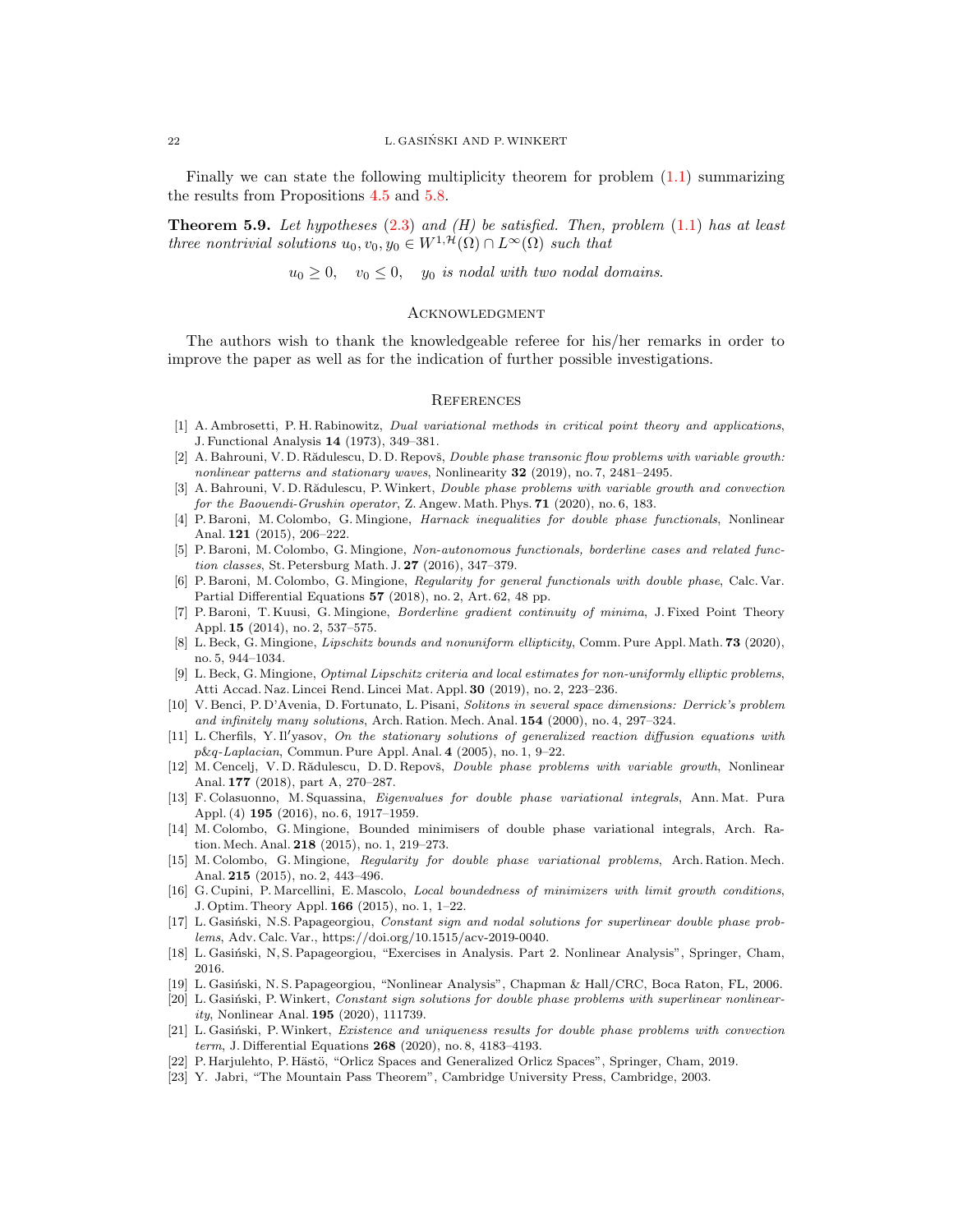- <span id="page-22-10"></span>[24] G. M. Lieberman, *Boundary regularity for solutions of degenerate elliptic equations*, Nonlinear Anal. 12 (1988), no. 11, 1203–1219.
- <span id="page-22-28"></span>[25] J.-Q. Liu, Y.-Q. Wang, Z.-Q. Wang, Solutions for quasilinear Schrödinger equations via the Nehari method, Comm. Partial Differential Equations 29 (2004), no. 5-6, 879–901.
- <span id="page-22-17"></span>[26] W. Liu, G. Dai, Existence and multiplicity results for double phase problem, J. Differential Equations 265 (2018), no. 9, 4311–4334.
- <span id="page-22-4"></span>[27] P. Marcellini, The stored-energy for some discontinuous deformations in nonlinear elasticity, in "Partial differential equations and the calculus of variations, Vol. II", vol. 2, 767–786, Birkhäuser Boston, Boston, 1989.
- <span id="page-22-5"></span>[28] P. Marcellini, Regularity and existence of solutions of elliptic equations with p, q-growth conditions, J. Differential Equations 90 (1991), no. 1, 1–30.
- <span id="page-22-18"></span>[29] G. Marino, P.Winkert, Existence and uniqueness of elliptic systems with double phase operators and convection terms, J. Math. Anal. Appl. 492 (2020), 124423, 13 pp.
- <span id="page-22-26"></span>[30] G. Marino, P.Winkert, Moser iteration applied to elliptic equations with critical growth on the boundary, Nonlinear Anal. 180 (2019), 154–169.
- <span id="page-22-12"></span>[31] Z. Nehari, Characteristic values associated with a class of non-linear second-order differential equations, Acta Math. 105 (1961), 141–175.
- <span id="page-22-13"></span>[32] Z. Nehari, On a class of nonlinear second-order differential equations, Trans. Amer. Math. Soc. 95 (1960), 101–123.
- <span id="page-22-6"></span>[33] J. Ok, Partial regularity for general systems of double phase type with continuous coefficients, Nonlinear Anal. 177 (2018), 673–698.
- <span id="page-22-7"></span>[34] J. Ok, Regularity for double phase problems under additional integrability assumptions, Nonlinear Anal. 194 (2020), 111408.
- <span id="page-22-19"></span>[35] N. S. Papageorgiou, V. D. Rădulescu, D. D. Repovš, *Double-phase problems and a discontinuity property* of the spectrum, Proc. Amer. Math. Soc. 147 (2019), no. 7, 2899–2910.
- <span id="page-22-20"></span>[36] N. S. Papageorgiou, V. D. Rădulescu, D. D. Repovš, Double-phase problems with reaction of arbitrary growth, Z. Angew. Math. Phys. 69 (2018), no. 4, Art. 108, 21 pp.
- <span id="page-22-21"></span>[37] N. S. Papageorgiou, V. D. Rădulescu, D. D. Repovš, Ground state and nodal solutions for a class of double phase problems, Z. Angew. Math. Phys. **71** (2020), no. 1, 15 pp.
- <span id="page-22-27"></span>[38] N. S. Papageorgiou, V. D. Rădulescu, D. D. Repovš, "Nonlinear Analysis – Theory and Methods", Springer, Cham, 2019.
- <span id="page-22-29"></span>[39] N. S. Papageorgiou, P.Winkert, "Applied Nonlinear Functional Analysis. An Introduction", De Gruyter, Berlin, 2018.
- <span id="page-22-16"></span>[40] K. Perera, M. Squassina, Existence results for double-phase problems via Morse theory, Commun. Contemp. Math. 20 (2018), no. 2, 1750023, 14 pp.
- <span id="page-22-11"></span>[41] P. Pucci, J. Serrin, "The Maximum Principle", Birkhäuser Verlag, Basel, 2007.
- <span id="page-22-22"></span>[42] V.D. Rădulescu, Isotropic and anistropic double-phase problems: old and new, Opuscula Math. 39 (2019), no. 2, 259–279.
- <span id="page-22-8"></span>[43] M. A. Ragusa, A. Tachikawa, Regularity for minimizers for functionals of double phase with variable exponents, Adv. Nonlinear Anal. 9 (2020), no. 1, 710–728.
- <span id="page-22-14"></span>[44] A. Szulkin, T. Andrzej "The Method of Nehari Manifold", Handbook of nonconvex analysis and applications, 597–632, Int. Press, Somerville, MA, 2010.
- <span id="page-22-15"></span>[45] Z. Q. Wang, On a superlinear elliptic equation, Ann. Inst. H. Poincaré Anal. Non Linéaire 8 (1991), no. 1, 43–57.
- <span id="page-22-24"></span>[46] S. D. Zeng, L. Gasiński, P. Winkert, Y. R. Bai, Existence of solutions for double phase obstacle problems with multivalued convection term, J. Math. Anal. Appl., https://doi.org/10.1016/j.jmaa.2020.123997.
- <span id="page-22-25"></span>[47] S.D. Zeng, Y. R. Bai, L. Gasiński, P. Winkert, Existence results for double phase implicit obstacle problems involving multivalued operators, Calc. Var. Partial Differential Equations 59 (2020), no. 5, 176.
- <span id="page-22-23"></span>[48] Q. Zhang, V. D. Rădulescu, *Double phase anisotropic variational problems and combined effects of reac*tion and absorption terms, J. Math. Pures Appl. (9) 118 (2018), 159–203.
- <span id="page-22-0"></span>[49] V. V. Zhikov, Averaging of functionals of the calculus of variations and elasticity theory, Izv. Akad. Nauk SSSR Ser. Mat. 50 (1986), no. 4, 675–710.
- <span id="page-22-1"></span>[50] V.V. Zhikov, On Lavrentiev's phenomenon, Russian J. Math. Phys. **3** (1995), no. 2, 249–269.
- <span id="page-22-2"></span>[51] V. V. Zhikov, On some variational problems, Russian J. Math. Phys. 5 (1997), no. 1, 105–116.
- <span id="page-22-9"></span>[52] V. V. Zhikov, On variational problems and nonlinear elliptic equations with nonstandard growth conditions, J. Math. Sci. 173 (2011), no. 5, 463–570.
- <span id="page-22-3"></span>[53] V. V. Zhikov, S. M. Kozlov, O. A. Oleĭnik, "Homogenization of Differential Operators and Integral Functionals", Springer-Verlag, Berlin, 1994.